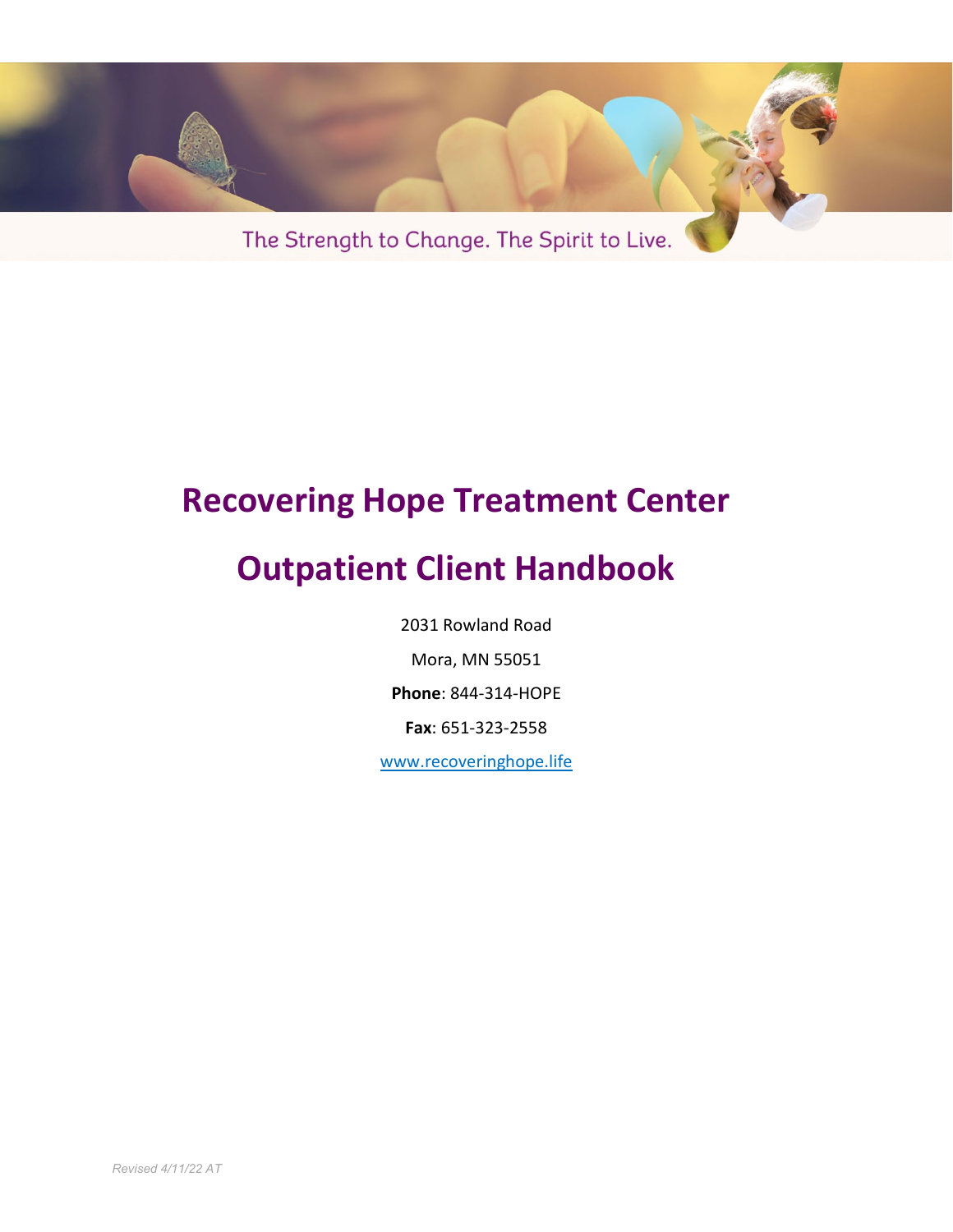### **WELCOME!**

We know this was a big decision for you. Recovering Hope Treatment Center is a place that prides itself on helping individuals and families meet their goals. This handbook is for the clients, family members and other concerned persons and it is intended to serve as a guide for you as you move through the treatment process. As a substance use and mental health outpatient facility, we offer a safe space to address substance use disorders and/or mental health concerns.

### *You are not a number.*

You are an individual and **your treatment will reflect your individual needs.** Your future is truly important to our caring professionals and we want help you achieve the goals you have set for yourself. Our treatment program is designed to individualize your treatment plan and recovery needs. We believe in helping you learn and practice lasting coping skills so that you achieve confidence and success. While at Recovering Hope, you will be able to identify and explore issues related to your substance use and mental health.

### Mission and Program Philosophy We Restore Hope.

Recovering Hope is dedicated to helping people improve their quality of life and overall wellbeing through industry-leading substance use disorder treatment and mental health therapy. We believe each client has unique needs and we are committed to helping them design a treatment plan that helps them achieve their individual goals.

# Outpatient Program Goals and Objectives

The program is designed to assist individuals to develop the knowledge, skills, and attitudes for long-term recovery. Recovering Hope utilizes various evidenced based practices including cognitive behavioral therapy and motivational interviewing to assist individuals in identifying where they are in the change process, their personal concept of recovery, creation of goals, and to improve overall quality of life. Recovering Hope believes individuals have the best opportunity for long-term recovery when they have the services and education provided in a safe and supportive environment.

# **OUTPATIENT SERVICES OFFERED**

# Comprehensive Assessments

Recovering Hope Outpatient Services provides confidential and professional Comprehensive Assessments (also known as Substance Use Assessments) to help identify the appropriate level of care for individuals struggling with addiction. Recovering Hope Outpatient Service staff use diagnostic criteria from the Diagnostic and Statistical Manual of Mental Disorders - V (DSM-5) and American Society of Addiction Medicine (ASAM).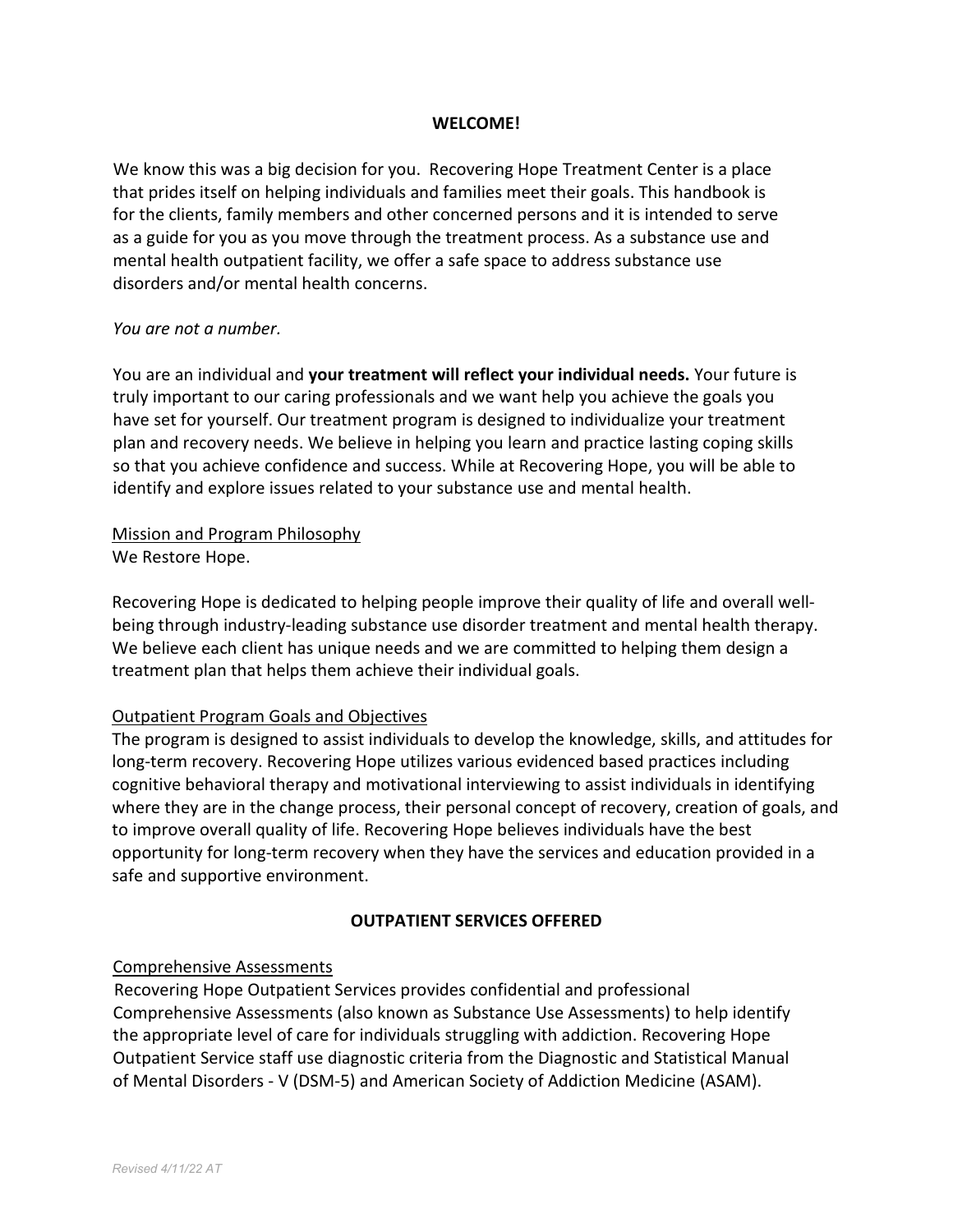Co-occurring Intensive Outpatient Substance Use Disorder Treatment Services Recovering Hope provides integrated, individualized, and intensive co-occurring outpatient substance use services for all genders ages 18 and older. Recovering Hope offers programming throughout various times of the day to accommodate scheduling needs. Additionally, programming is offered both in-person and via telehealth to assist clients in accessing services regardless of where they live or ability to obtain transportation.

Intensive Outpatient Substance Use Disorder Treatment Services – Jail Program Recovering Hope provides intensive outpatient substance use treatment services for adult males in Pine County Jail and Kanabec County Jail. Programing is offered onsite at Pine County and Kanabec County clients participate via telehealth.

# Outpatient Mental Health Services

Recovering Hope offers a variety of outpatient mental health services that clients may participate in. These include:

- Diagnostic Assessments
- Individual Therapy
- Group Therapy
- Couples and Family Therapy
- Eye Movement Desensitization and Reprocessing Therapy (EMDR)

# **OVERVIEW OF OUTPATIENT SUBSTANCE USE TREATMENT PROGRAMS**

# Co-occurring Intensive Outpatient Substance Use Disorder Treatment Services

A client's treatment consists of a comprehensive assessment, diagnostic assessment, individual appointments, individualized treatment plan, groups, and independent skill development and practice. The client attends 9-12 hours of group programming each week for an average of 16 weeks. Additionally, there is 1 hour of individual counseling each week to review goals, progress, and receive individualized counseling. Depending on each client's clinical needs and legal requirements, the length of treatment may be modified.

# *Program Options*:

- IOP Mornings In Person: Monday, Tuesday and Thursday from 9:00a 12:00p
- IOP Mornings Telehealth: Monday, Tuesday, Thursday, and Friday 9:00a 12:00p
- IOP Afternoons Telehealth: Monday, Tuesday, Wednesday, Thursday 1:00p 4:00p

Programming is not currently offered on holidays.

# *Individual Counseling Sessions*

In your first individual counseling session, you will work with your counselor to complete an Individual Treatment Plan (ITP). This will be your template for your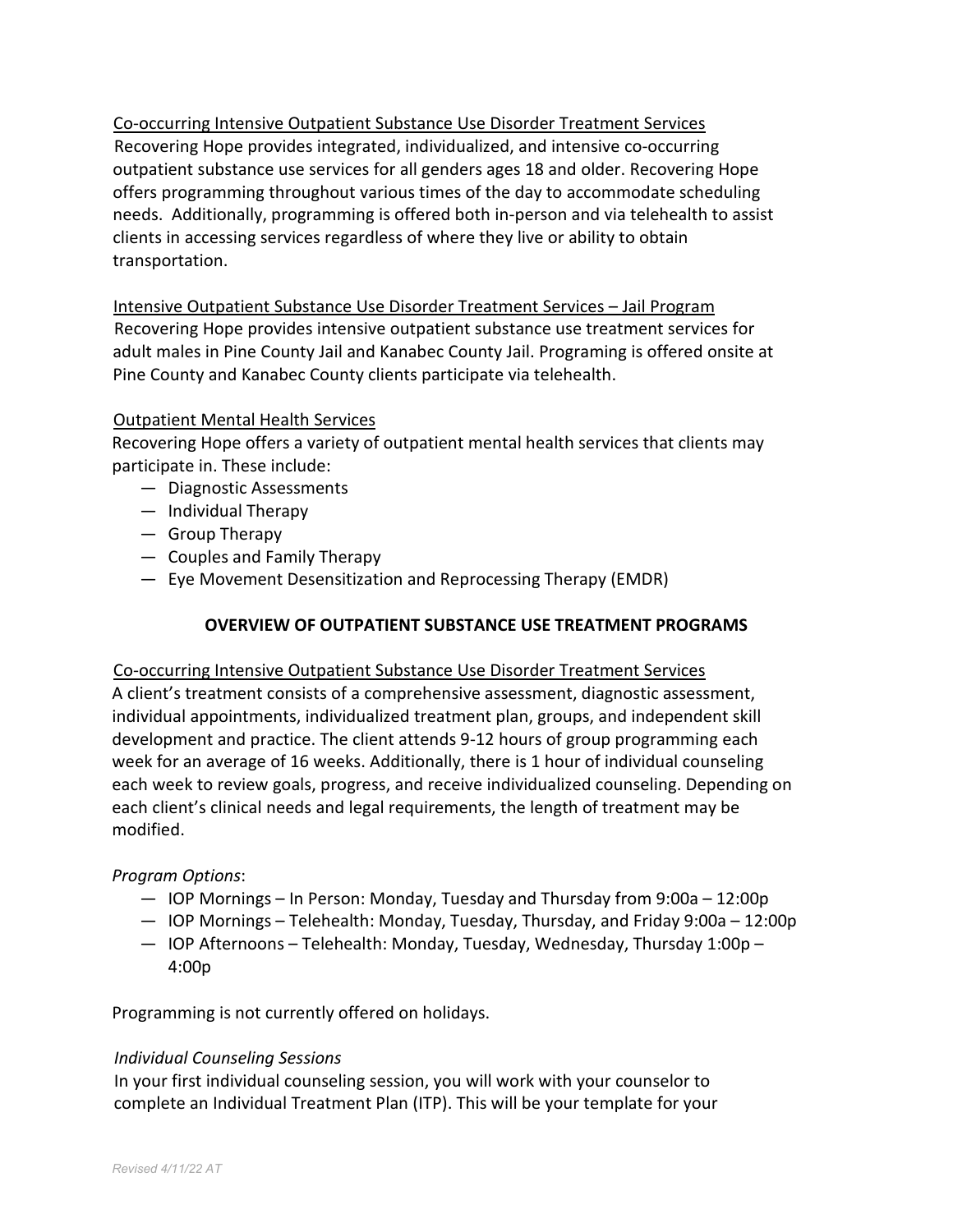treatment goals and participation in services.

It is required that you engage in weekly individual counseling sessions with your assigned counselor. You must sign up for your one-on-one session every week. If you have an appointment that conflicts with your 1:1 time, you must advise Recovering Hope staff 24 hours prior to the appointment.

# *Group Outline and Topics:*

Group is comprised of psychoeducation and processing. Each group begins with a checkin, process time, and psychoeducation is incorporated based on needs of the group. Curriculum from *The Matrix Model* is used to guide psychoeducation and topics covered include: relapse prevention, the disease model of addiction, trauma, co-occurring disorders, relationships, early recovery, cross addiction, skills-based interventions, and more.

# *Mental Health Diagnostic Assessments:*

Recovering Hope Treatment Center is a co-occurring facility, which means that we provide both substance use and mental health services. As such, it is our policy to provide Mental Health Diagnostic Assessments upon intake of every client. If you have completed a Diagnostic Assessment within the past six (6) months, please complete a Release of Information (ROI) for Recovering Hope to obtain this document. If you do not wish to complete a ROI or would like a new Mental Health Diagnostic Assessment completed, you will be scheduled with a mental health provider. Following your Mental Health Diagnostic Assessment, you will be provided with recommendations, which may include individual mental health therapy or group therapy.

While we highly recommend participating in the assessment process, you have the right to decline this service.

Intensive Outpatient Substance Use Disorder Treatment Services – Jail Program A client's treatment consists of a comprehensive assessment, individualized treatment plan, weekly individual appointments, groups, and independent skill development and practice. The client attends 9 hours of group programming each week. Length of program involvement is determined by each client's clinical needs, legal requirements, and length of stay in jail.

# *Program Options*:

—

— IOP Jail (Hybrid In Person/Telehealth Group) – Wednesday, Thursday, Friday 8:15a  $-11:15a$ 

Programming is not currently offered on holidays.

# *Individual Counseling Sessions*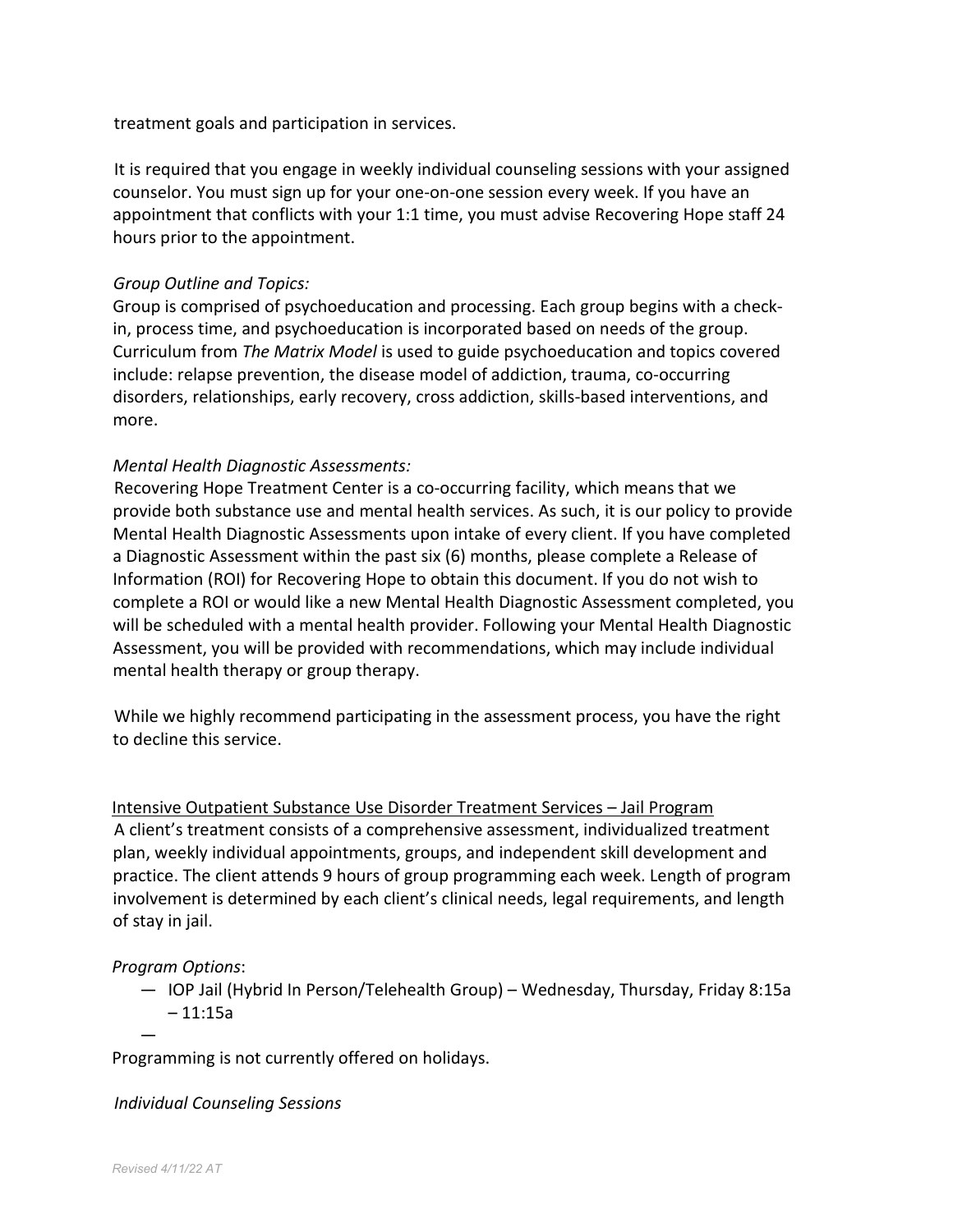In your first individual counseling session, you will work with your counselor to complete an Individual Treatment Plan (ITP). This will be your template for your treatment goals and participation in services.

It is required that you engage in weekly individual counseling sessions with your assigned counselor. You must sign up for your one-on-one session every week. If you have an appointment that conflicts with your 1:1 time, you must advise Recovering Hope staff 24 hours prior to the appointment.

# *Group Outline and Topics:*

Group is comprised of psychoeducation and processing. Each group begins with a checkin, process time, and psychoeducation is incorporated based on needs of the group. Curriculum from *Criminal and Addictive Thinking* is used to guide psychoeducation topics.

# **RULES AND EXPECTATIONS FOR OUTPATIENT SUBSTANCE USE TREATMENT PROGRAMS**

# Substance Use Disorder Treatment Attendance

It is important for your treatment and for the group dynamics to have consistent attendance in groups. If you are going to be late or absent from group, you must contact your primary counselor. If you are absent from group for a medical reason, please bring with a note from your doctor for your absence to be considered excused. If you have three or more unexcused absences, you will be re-assessed to determine your current goals and motivation to continue with treatment. This could include an attendance contract, supportive persons meeting, transfer to a program you are more motivated to attend, or other interventions that may be appropriate to help you achieve your goals.

*Excused Absences:* medical emergencies; medical appointments that cannot be rescheduled (with documentation); funeral/bereavement

*\*\* Please talk with your primary counselor if you know you will not be in group, and whether this absence would be considered excused or unexcused.* 

# Telehealth

If you are engaging in telehealth services through Recovering Hope Treatment Center, please Appendix C for the Telehealth Group Norms.

# Types of Discharges

Individuals can end their involvement in treatment at Recovering Hope in one of four (4) ways: With Staff Approval (WSA), Against Staff Advise (ASA), At Staff Request (ASR), or be Therapeutically Transferred (TT). Below are general guidelines of how an individual complete the program in one of these ways but can be modified based on the individual client's needs. The appropriate type of discharge will be determined through consultation with the Outpatient Treatment Team.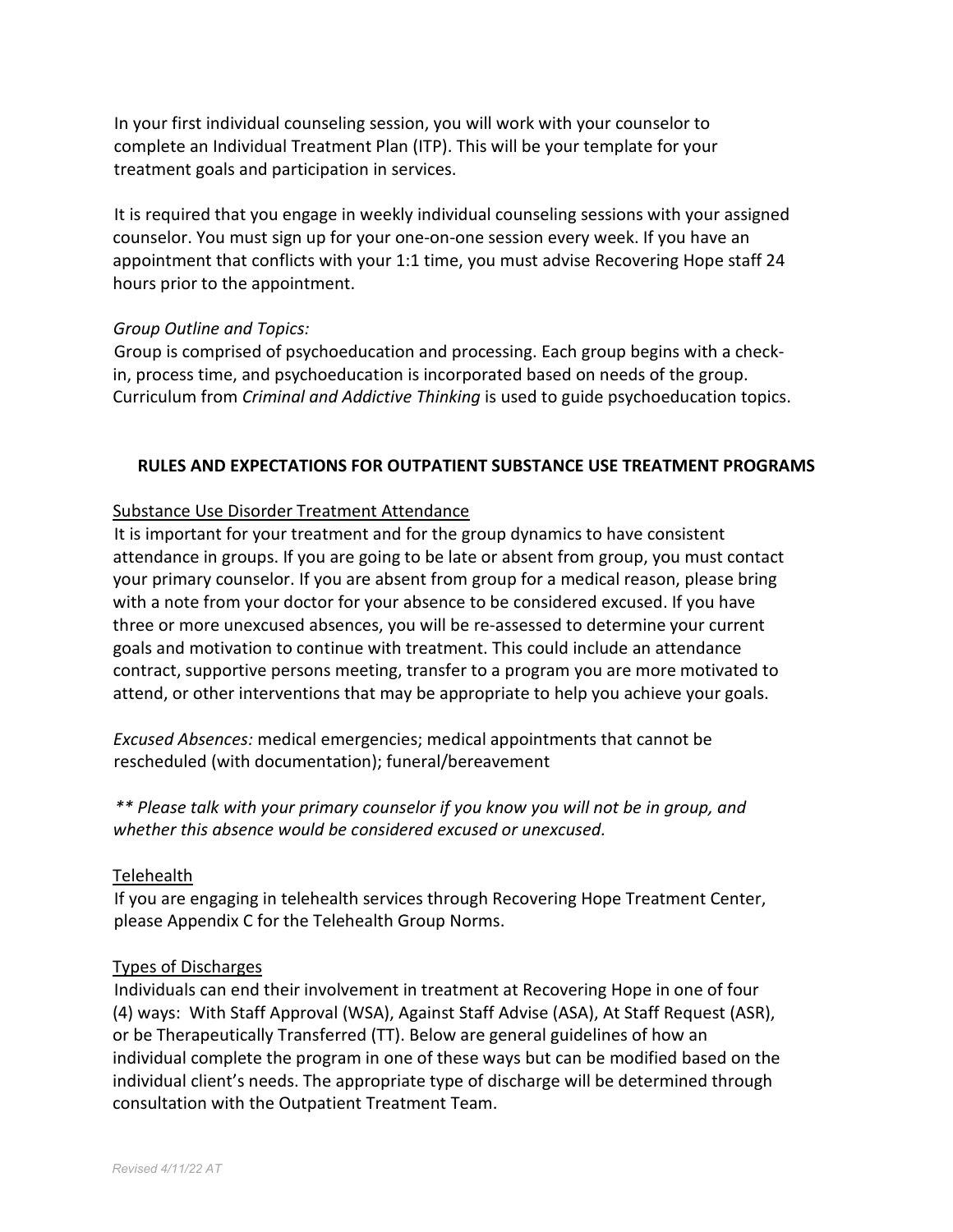With Staff Approval (WSA)/Completion of Goals

- 1. The client has successfully met majority of the goals in their individual treatment plan
- 2. The client has worked with the counseling to team develop a viable and supportive Continuing Care plan to Include specific appointments with specific providers within 30 days following discharge
- 3. The client has maintained their sobriety goals for most of the time they have been in the program.
- 4. The Treatment Team will collaborate with the client to identify expectations in the individual treatment plan which the client must achieve to complete the program With Staff Approval.
- 5. Consultation is required by three members of the clinical
- 6. The client is able to demonstrate they are involved in meaningful activity outside of the treatment program
- 7. The client is able to articulate how their symptoms progress, what to do in the event of recurrence of use, what the disease of addiction is, and general insight into their cycle of the disease.
- 8. The client has shown active engagement in the majority of their treatment for between 10-18 weeks.

# Against Staff Advice (ASA)

- 1. The client contacts the counseling team to state they will no longer be participating in the program or they "no show" with no contact (3) three consecutive times, and do not respond to contact from staff, and do not follow plan to return; they have not met the majority of goals in their treatment plan and do not have a viable and supportive continuing care plan.
- 2. If the Treatment Director, Counselor and/or Mental Health Professional believe the client is at risk to harm self or others, they will follow the Emergency Behavioral Plan.
- 3. Clients will be provided with an opportunity to meet with staff to assess the needs of care and other resources.
- 4. If the client denies the opportunity to meet with staff, resources may be mailed to client at the last known address.

# At Staff Request (ASR)

- 1. Clients who cannot, or will not, abide by program expectations regarding program participation even after an attempt to implement treatment interventions for behavioral modification or improved motivation to participate happens.
- 2. The client may be discharged from Outpatient Services if they are disruptive to others' treatment process, and interventions to address the disruptive behaviors are not effective.
- 3. Clients who demonstrate aggressive behavior towards children, peers or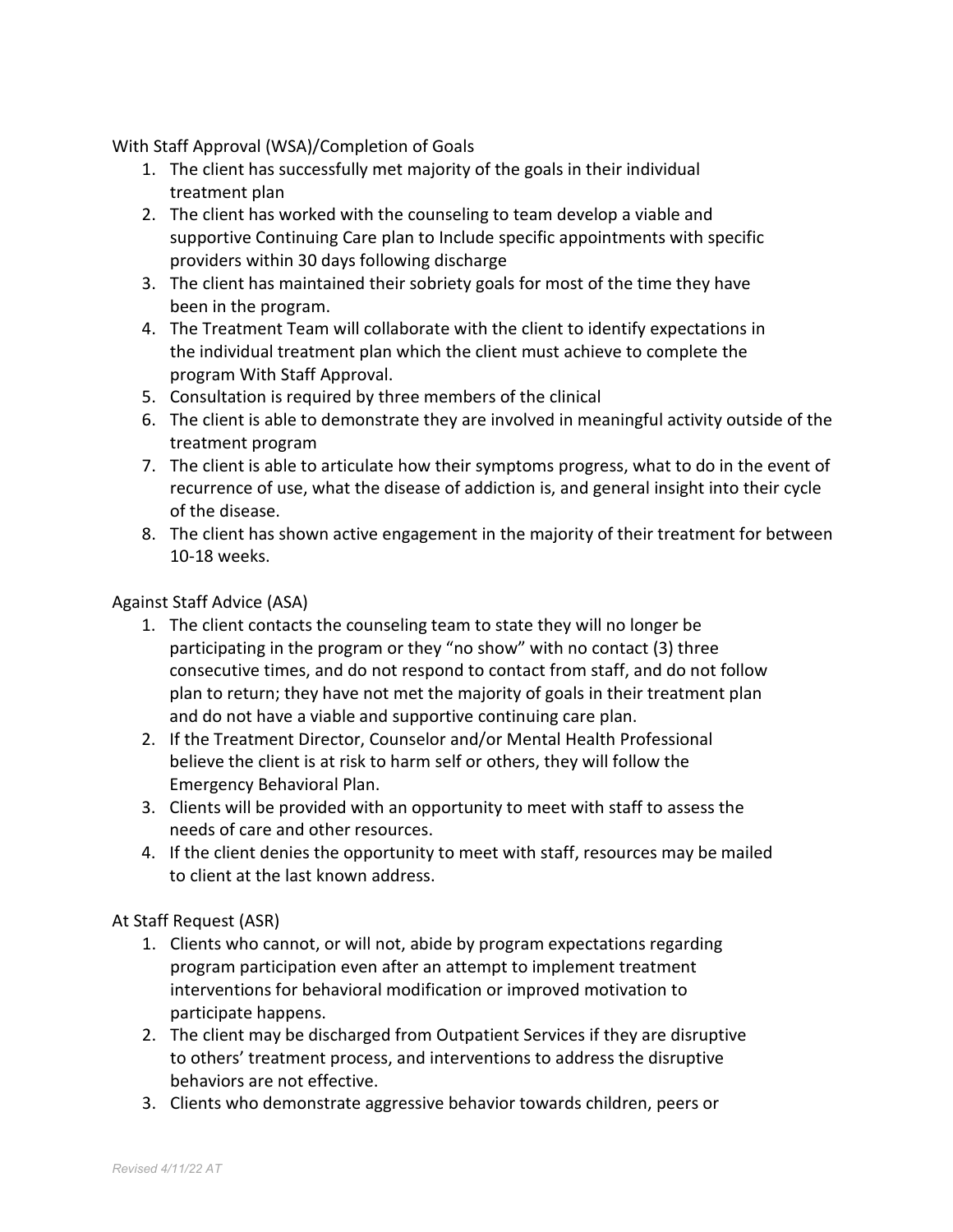staff. Any client who threatens to assault anyone at Recovering Hope, physically assaults another client or staff, damages property, or is persistently verbally aggressive may be discharged and the Kanabec County Sheriff will be notified.

- 4. Recovering Hope staff confers with other interested person to review the issues involved in the decision is warranted.
- 5. Recovering Hope will document reasons for the discharge and alternatives considered and/ or attempted prior to discharge.
- 6. Recovering Hope staff will assist the client in finding appropriate referrals for recovery, including alternative treatment settings.
- 7. Clients who have behaviors that are consistently interfering with others' ability to receive treatment services.
- 8. Clients who are not agreeable to a therapeutic transfer to another facility, if it has been determined by the Clinical Team that they need a higher level of care, different services than Recovering Hope provides, or different type of care.
- 9. Clients refuses to take necessary precautions to protect themselves from danger or whose presence might pose a danger to other clients.
- 10. Consultation is required by three members of the clinical team for decisions about discharging a client at staff request.

# Therapeutic Transfer

- 1. Clients may be Therapeutically Transferred to another program for stabilization and/or additional treatment for the following reasons:
- 2. They express suicidal ideation and/or intent. Clients may be re-admitted following stabilization.
- 3. They cannot maintain sobriety (client goal) while in the program. In this event, it may be RHTC is not the most effective program for you, and we want you to try a program you might have better success in. This decision is made on a case-bycase basis in consultation with the Treatment Director and the Mental Health Professional.
- 4. The client is in need of medical treatment which is beyond the scope of practice of Recovering Hope. The client will be referred to a medical facility capable of admitting the client. Clients may be re-admitted following stabilization.
- 5. The Treatment Director, Counselor and/or Mental Health Professional will meet with the client, whenever possible, to develop a plan for transfer.

# Tobacco

You are not allowed to smoke cigarettes, use electronic cigarettes or pipe, or chew tobacco inside the building at any time. Client smoking area is located to the West of the Outpatient entrance. Do not smoke in front of the Outpatient Entrance. Please use proper receptacles to dispose of your cigarette butts.

# Drug and Alcohol Policy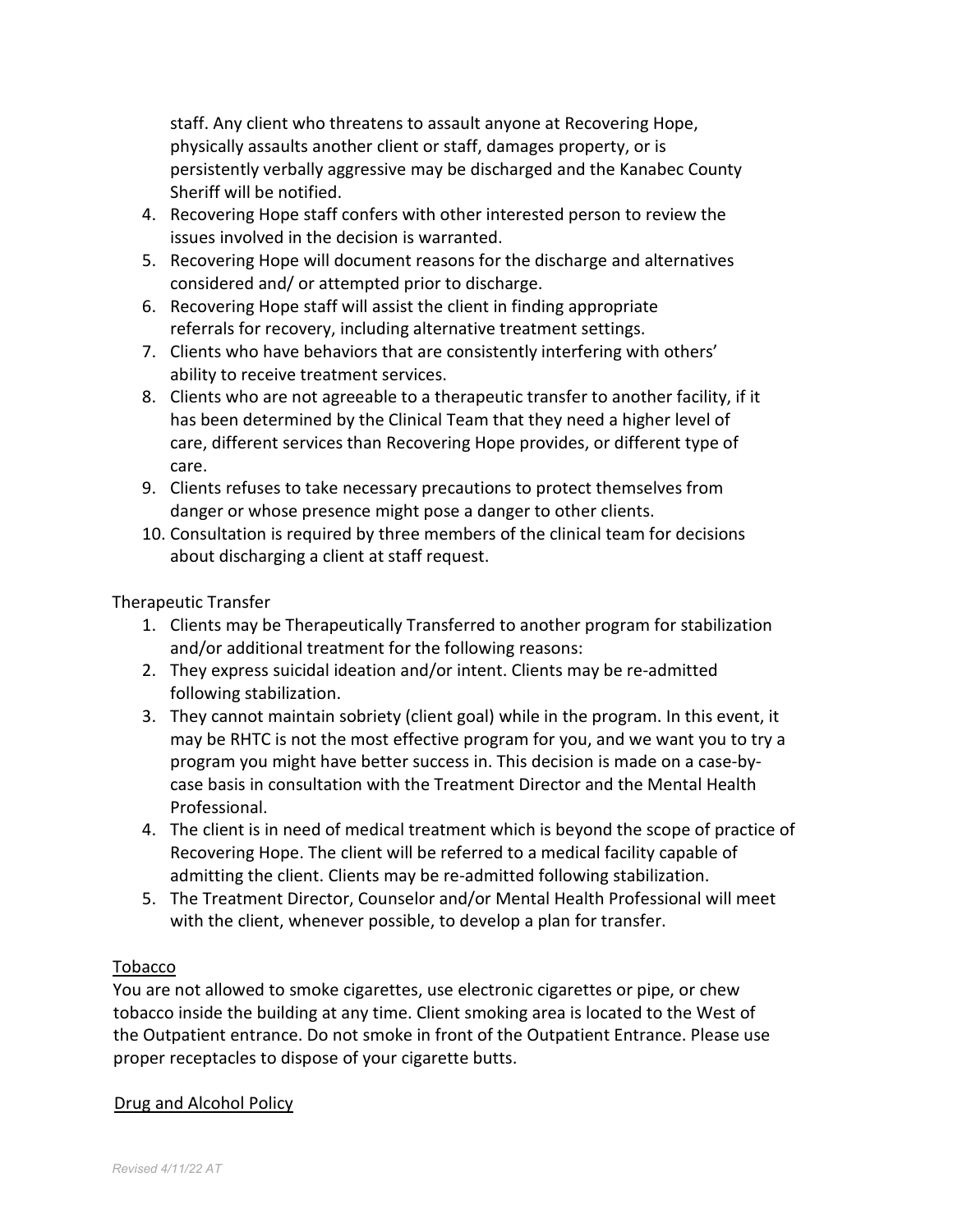Abstinence from all mood altering, non-prescription chemicals is a recommended goal of everyone attending group and individual program sessions or other activities. Should any person continue to use mood altering chemicals while in the program, they may work with their primary counselor on harm reduction strategies and/or be referred to a higher level of care. Possession and/or use of alcohol or other drugs (including over-the-counter medications and non-alcoholic beverages such as near beer) or drug paraphernalia is not permitted on grounds.

If you appear under the influence of drugs and/or alcohol, a conversation with your provider will occur. Upon the discretion of your provider and/or the clinical team, you may be asked to leave the facility. You will be expected to find transportation and will not be allowed to drive yourself while under the influence. If you chose to drive your vehicle while under the influence, we will notify law enforcement.

Urinalysis and/or breathalyzers are valuable tools to provide evidence of your ongoing sobriety and commitment to programming at RHTC. Clients participating in outpatient programming at RHTC will be required to submit samples for urinalysis and/or breathalyzers throughout their treatment stay. Upon each arrival to programming, clients will be expected to check in at the front desk and inquire whether they have been selected for a urine screen. Clients will be expected to provide samples for urinalysis on breaks and not during programming hours. Staff reserve the right to request a urine sample if concerns arise. Refusal to provide a sample or inability to provide a sample will be considered a positive urinalysis.

For clients participating via telehealth, urine screening will be determined based on proximity to the facility, transportation, and third-party involvement prior to admission into the outpatient program. Clients participating in programming via telehealth will have 48 hours to provide a sample in the facility for urinalysis. Clients residing more than 60 miles from the facility will be admitted to the program contingent on their ability to work with third parties (e.g. CPS, probation, health care professionals, etc.) to provide results of urine screens completed regularly.

# Child Care

If you have children, you will be expected to find appropriate childcare during your scheduled group and individual sessions. Typically, children are not allowed in the group setting. If you are unable to find childcare, please discuss with your primary counselor about an appropriate plan.

# Boundaries with other Group Members

Clients are encouraged to develop lasting and healthy connections with other members of the group in order to grow their sober support network. In order to keep a strong sober support network, clients are encouraged to practice good boundaries and keep the nature of the relationship with one another as sober support. Therefore, clients are encouraged not to engage in romantic or sexual relationships with other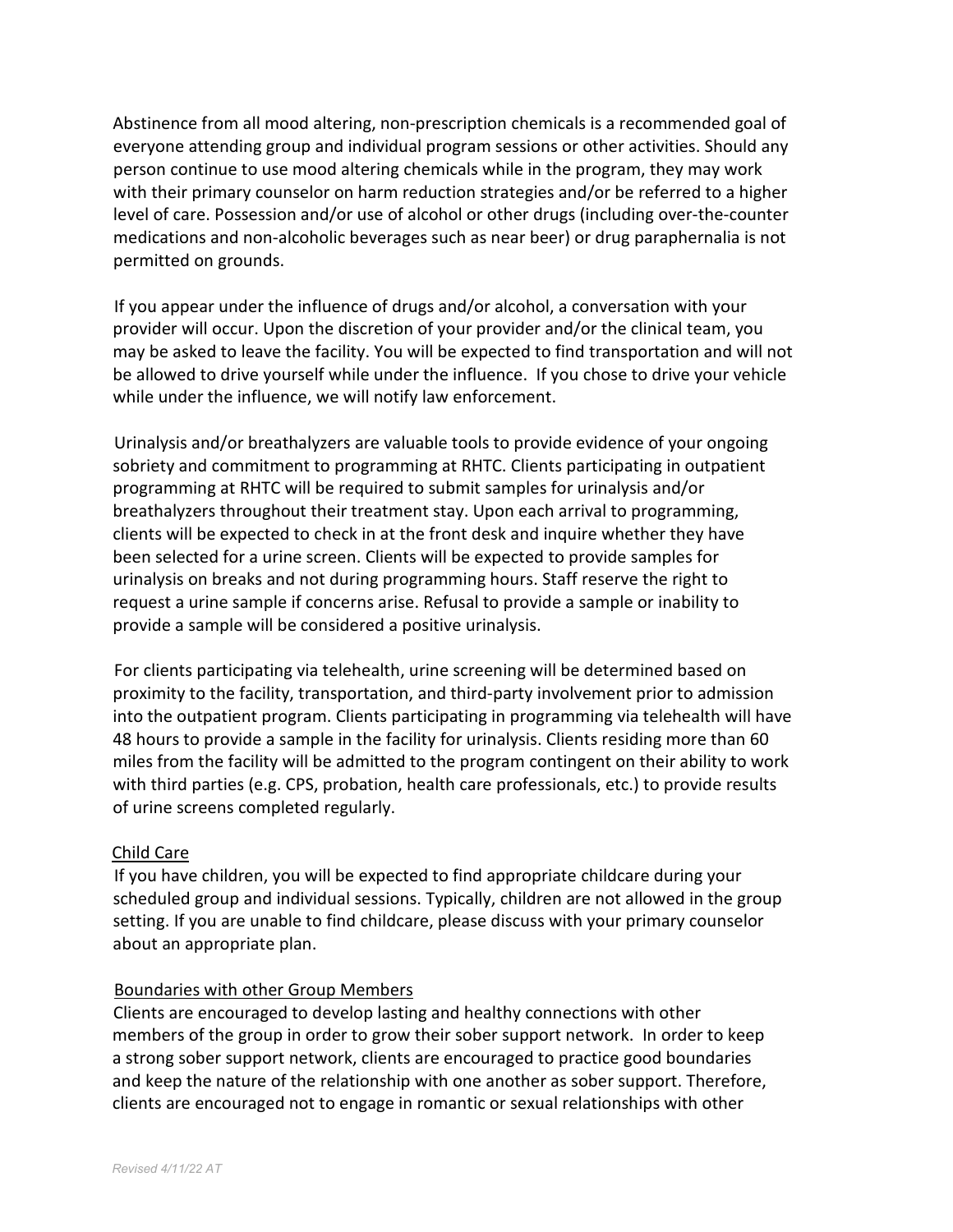group members.

Group members who are in relationships (familial, employment, romantic, sexual) should disclose the nature of their relationship to the group facilitator, and the facilitator will schedule both clients into separate groups and different counselors as available.

### Cell Phones

Please keep your cell phone turned off and put away during group and individual sessions. This is to preserve privacy of the group process and maintain the confidentiality of others in the group. Additionally, it promotes an environment of safety.

### Photography

Any photographs, videotapes, digital images, or motion pictures of clients will be acquired through a release form for its use. Use will be limited to the purpose of enhancing therapy or staff supervision as a means of communication within the program. Upon intake, admission staff will take your photo to include in your medical record. There are also cameras throughout the facility and within groups rooms. Further information on this can be found in the informed consent section in the Client Intake Packet. Clients will always be informed when they are being taped or photographed. No unauthorized photos will be taken.

Clients are not allowed to take photos of each other for any reason and are not given permission to post photos of Recovering Hope or other clients on social media.

Pets

Pets are not allowed on RHTC property.

# Violence or Threats of Violence

Verbal threats, physical assault, and weapons are not permitted and may be grounds for immediate discharge from the program, and law enforcement contact. We highly value the safety of our clients, their families/concerned persons, and our staff.

# Illegal Activity

Engaging in illegal activities, including stealing from other clients, shoplifting, and damaging property may result in discharge from the program, and law enforcement contact. Committing a crime on the property or against personnel is an exception to client confidentiality, and a police report can be made.

### Confidentiality

Recovering Hope seeks to abide strictly with all applicable confidentiality regulations, including Federal T.H. 42, Chapter 1, Part 2, "Confidentiality of Alcohol and Drug Abuse Patient Records" and any applicable sections of M.S. 15-1642, "Data Privacy Act". You have a right by law to privacy and anonymity during and after your time in the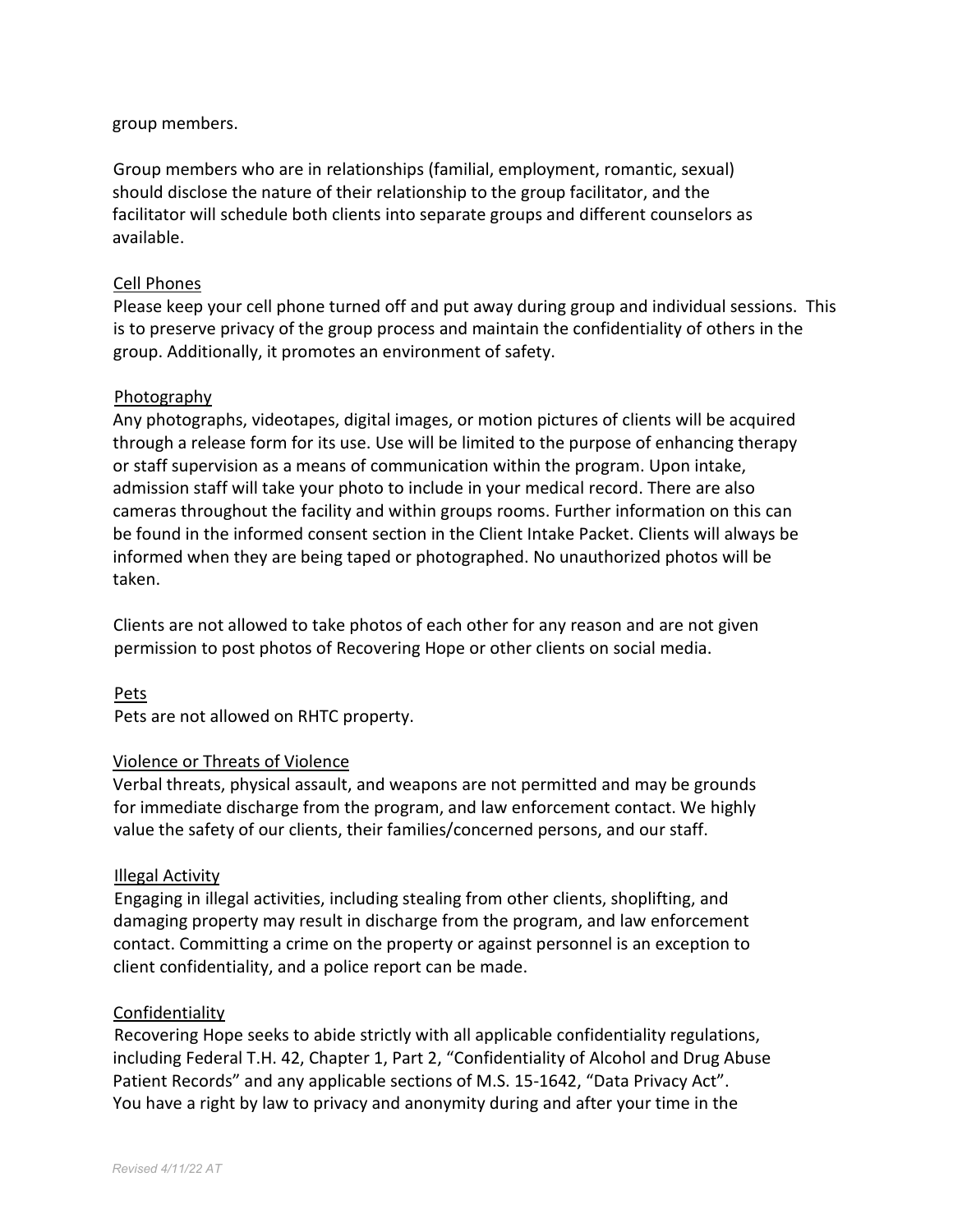program at Recovering Hope. We honor this right by not informing anyone before, during or after your program completion at Recovering Hope without your written consent, or exceptions permitted by law.

We also expect you to also honor the rights of your peers in the program to remain anonymous. This includes not communicating in any way "client identifying information" to people outside Recovering Hope. Please do not disclose anything that is said in group to anyone who is not in your group.

Recovering Hope is in a small community, you may see other clients or staff out in the community. Be mindful of confidentiality in the community and be aware that staff will not approach you unless you acknowledge them.

All staff are mandated reporters and by law are required to report potential of abuse of vulnerable adults and child abuse. If a mandated report is made, staff will inform you that a report was made.

# Release of Information (ROI)

It is recommended that you complete a Release of Information (ROI) for any important persons involved in your treatment and/or mental health journey. These releases are often recommended for Probation Officers, County Workers, Emergency Contacts, and any other provider that are currently involved in your care. An ROI is the "written consent" that allows staff to communicate with someone various details about your treatment. You may elect to sign an ROI for someone so we could communicate, and the following are examples of reasons people often sign an ROI to be used for: communicate with Probation program participation, communication of urinalysis results, communication about progress in treatment plans, scheduling family sessions and education, referring a client for medical appointments, and transferring to a different care setting.

# Clients Rights and Responsibilities

The Recovering Hope staff is committed to treating all clients and family members with respect. Please speak with your counselor or the treatment director if you have any questions or concerns about your treatment in this program. The attached document explains your right as a client at RHTC. Also, as a client in a chemical dependency treatment program in Minnesota, you have the following rights (Appendix A).

# Grievance Procedure

Grievance forms (Appendix B) will be provided to you upon admission and can be requested at any time from a staff member. Any grievance from a client will be processed by the following procedure:

Grievance forms can be submitted to the Treatment Director who will respond to your grievance within three (3) business days after a staff member receives the grievance. You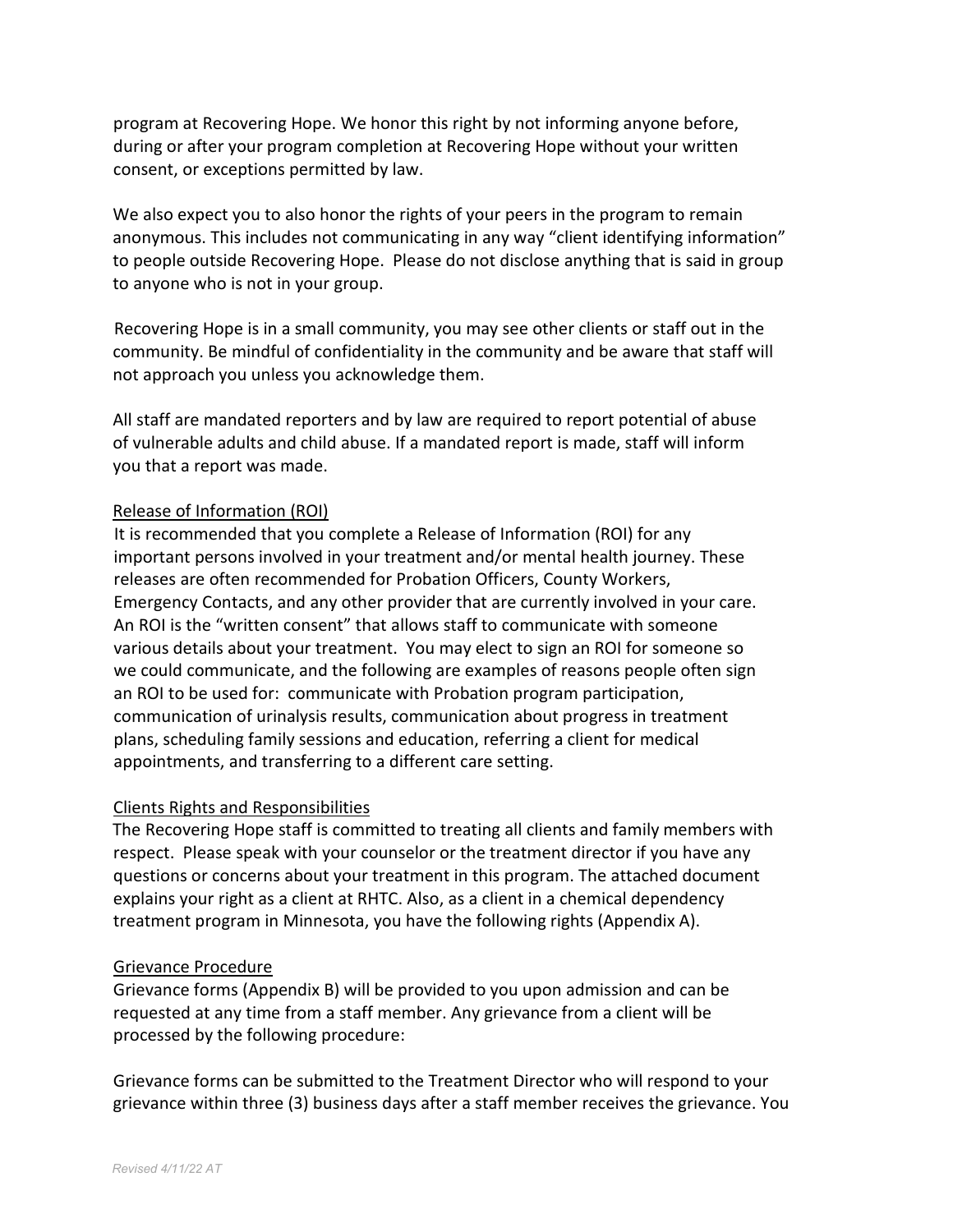are permitted to bring the grievance to the highest level of authority in the program if not resolved by other staff members. Any staff member can assist you in filling out the grievance form. Grievance procedure and necessary telephone numbers and the addresses of the Department of Human Services, Licensing Division of the Department of Health, Office of Health Facility Complaints will be posted and available to any client or former client.

This shall also be given to clients on admission. Staff shall be included to assist on the development and process of grievance.

| Office of Health Facility<br>Complaints P.O. Box 64970<br>St. Paul, MN 55164-0970<br>Tel: (651) 201-4201<br>(800) 369-7994                | Minnesota Department of Human<br>Services (DHS)<br><b>Licensing Division</b><br>444 Lafayette Rd N, St. Paul, MN,<br>55155<br>Tel: (651) 431-6500      |
|-------------------------------------------------------------------------------------------------------------------------------------------|--------------------------------------------------------------------------------------------------------------------------------------------------------|
| Minnesota Board of Behavioral<br><b>Health and Therapy</b><br>335 Randolph Avenue, Suite 290<br>St. Paul, MN 55102<br>Tel: (651) 201-2756 | Minnesota Board of Medical<br>Practice 2829 University Ave. SE,<br>Suite 400 Minneapolis, MN<br>55414-3246<br>Tel: (612) 617-2130<br>Fax: 612-617-2166 |

# **ADDITIONAL INFORMATION**

# Client Portal

Recovering Hope provides access to appointments and documents through our client portal. You can also view your scheduled appointments and any financial statements. If you would like information on how to setup and access your client portal, please speak with the front desk.

# Transportation

Transportation services may be available to you via Recovering Hope Treatment Center, Timber Trails, or your insurance company. For additional information, please speak with a receptionist.

# Insurance Information

If you have any questions about your insurance coverage for services provided at RHTC, please speak with reception.

# Legal Involvement

If you are involved with the legal system, it is most helpful for you and all parties involved to have an open line of communication. Please make sure to have a valid Release of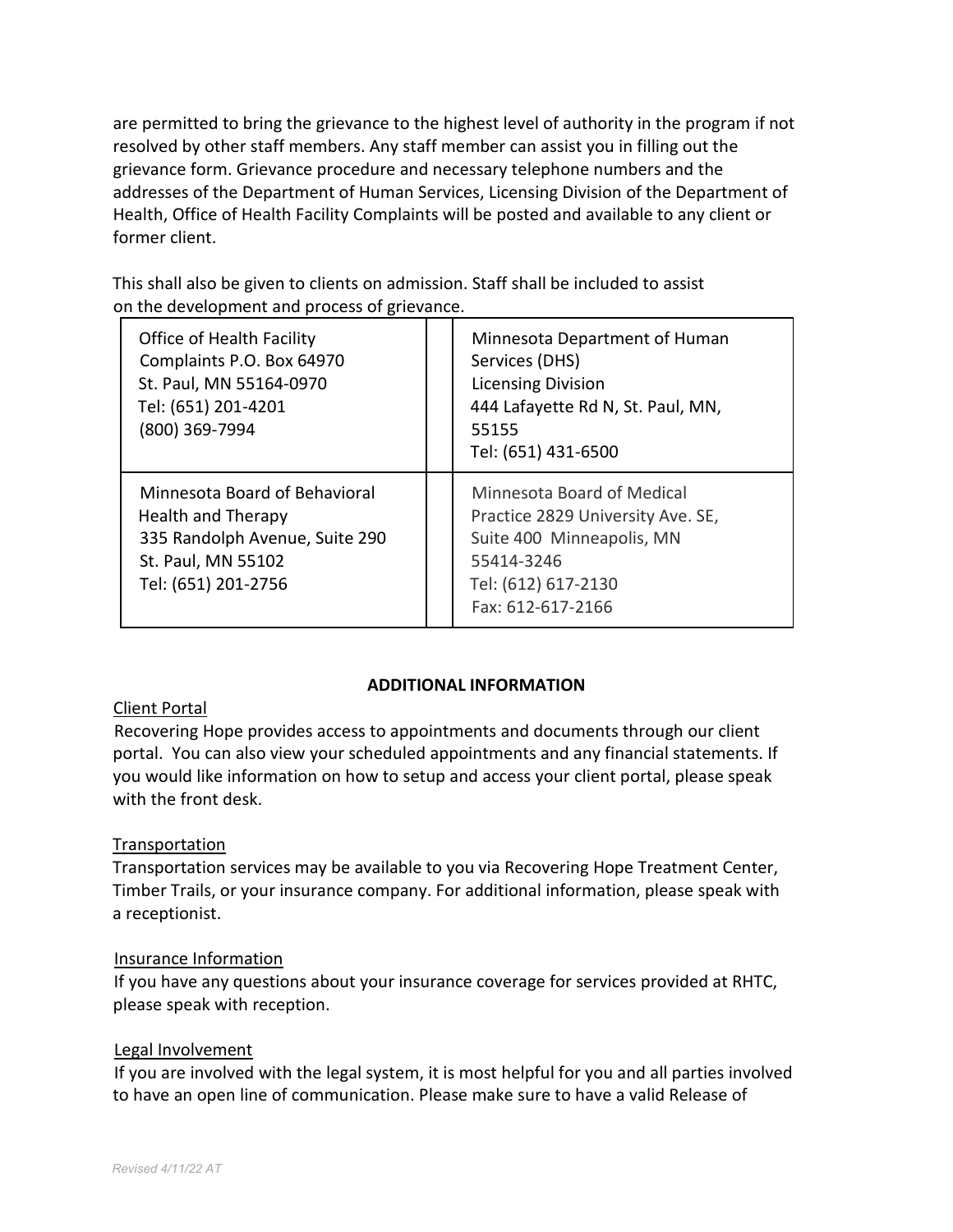Information to allow contact with any outside parties. This will ensure that we provide only the information that you want us to provide about your services at RHTC. It is important to know that there are limits to your confidentiality, including if your provider is subpoenaed to court. In this instance, there are legal obligations that your provider must uphold that supersedes your client confidentiality. Please talk with your provider if you believe this may apply to you.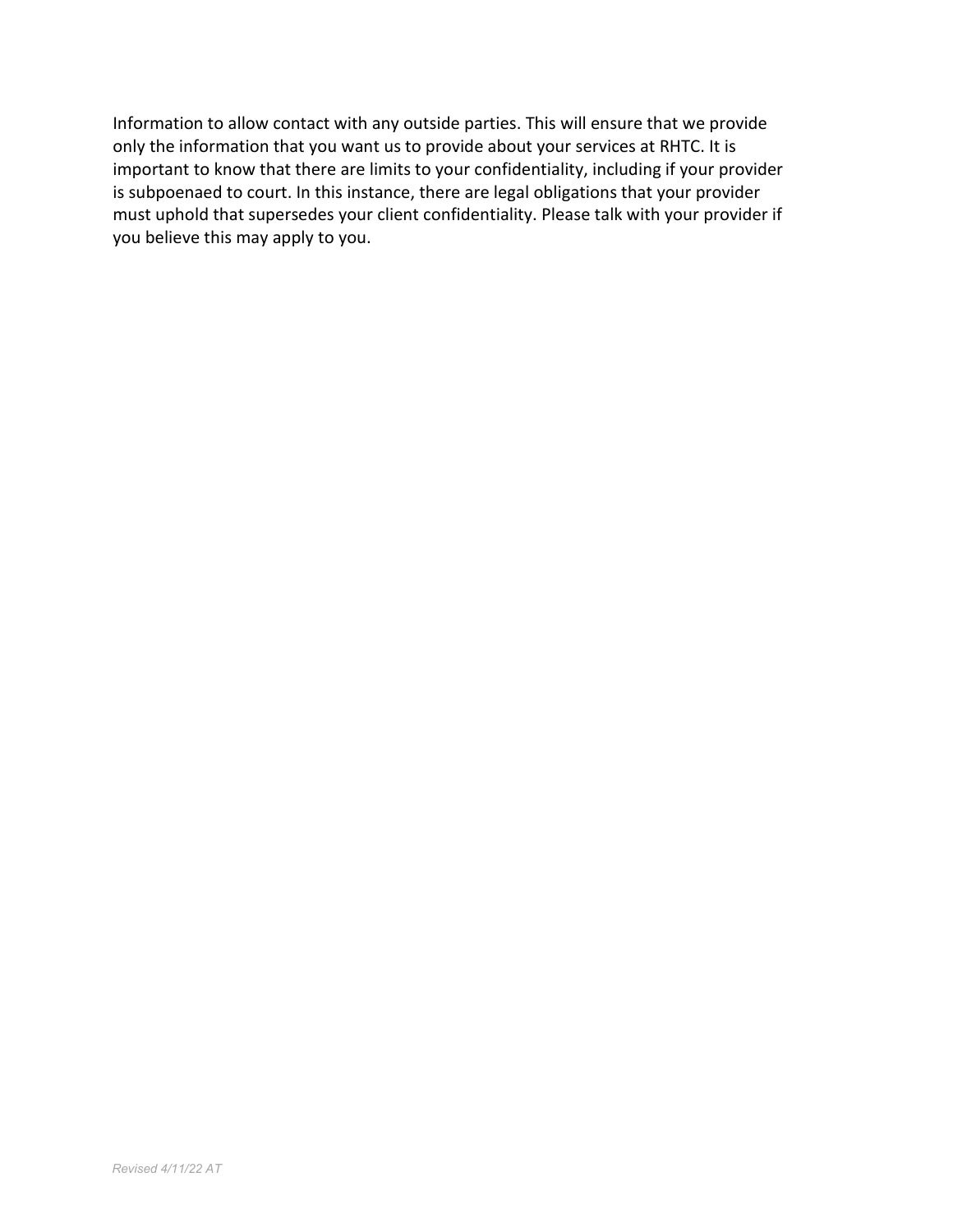#### Appendices

#### Appendix A

#### CLIENTS RIGHTS AND RESPONSIBILITIES

#### 144.651(Except Sub. 28 and 29) HEALTH CARE BILL OF RIGHTS.

#### Subdivision 1. Legislative intent.

It is the intent of the legislature and the purpose of this section to promote the interests and well-being of the patients and residents of health care facilities. No health care facility may require a patient or resident to waive these rights as a condition of admission to the facility. Any guardian or conservator of a patient or resident or, in the absence of a guardian or conservator, an interested person, may seek enforcement of these rights on behalf of a patient or resident. An interested person may also seek enforcement of these rights on behalf of a patient or resident who has a guardian or conservator through administrative agencies or in district court having jurisdiction over guardianship's and conservatorships. Pending the outcome of an enforcement proceeding the health care facility may, in good faith, comply with the instructions of a guardian or conservator. It is the intent of this section that every patient's civil and religious liberties, including the right to independent personal decisions and knowledge of available choices, shall not be infringed and that the facility shall encourage and assist in the fullest possible exercise of these rights.

#### Subd. 2.Definitions.

For the purposes of this section, "patient" means a person who is admitted to an acute care inpatient facility for a continuous period longer than 24 hours, for the purpose of diagnosis or treatment bearing on the physical or mental health of that person. For purposes of subdivisions 4 to 9, 12, 13, 15, 16, and 18 to 20, "patient" also means a person who receives health care services at an outpatient surgical center or at a birth center licensed under section 144.615. "Patient" also means a minor who is admitted to a residential program as defined in section 253C.01. For purposes of subdivisions 1, 3 to 16, 18, 20 and 30, "patient" also means any person who is receiving mental health treatment on an outpatient basis or in a community support program or other community-based program. "Resident" means a person who is admitted to a nonacute care facility including extended care facilities, nursing homes, and boarding care homes for care required because of prolonged mental or physical illness or disability, recovery from injury or disease, or advancing age. For purposes of all subdivisions except subdivisions 28 and 29, "resident" also means a person who is admitted to a facility licensed as a board and lodging facility under Minnesota Rules, parts 4625.0100 to 4625.2355, or a supervised living facility under Minnesota Rules, parts 4665.0100 to 4665.9900, and which operates a rehabilitation program licensed under chapter 245G or Minnesota Rules, parts 9530.6510 to 9530.6590.

#### Subd. 3.Public policy declaration.

It is declared to be the public policy of this state that the interests of each patient and resident be protected by a declaration of a patients' bill of rights which shall include but not be limited to the rights specified in this section.

#### Subd. 4.Information about rights.

Patients and residents shall, at admission, be told that there are legal rights for their protection during their stay at the facility or throughout their course of treatment and maintenance in the community and that these are described in an accompanying written statement of the applicable rights and responsibilities set forth in this section. In the case of patients admitted to residential programs as defined in section 253C.01, the written statement shall also describe the right of a person 16 years old or older to request release as provided in section 253B.04, subdivision 2, and shall list the names and telephone numbers of individuals and organizations that provide advocacy and legal services for patients in residential programs. Reasonable accommodations shall be made for people who have communication disabilities and those who speak a language other than English. Current facility policies, inspection findings of state and local health authorities, and further explanation of the written statement of rights shall be available to patients, residents, their guardians or their chosen representatives upon reasonable request to the administrator or other designated staff person, consistent with chapter 13, the Data Practices Act, and section 626.557, relating to vulnerable adults.

#### Subd. 5.Courteous treatment.

Patients and residents have the right to be treated with courtesy and respect for their individuality by employees of or persons providing service in a health care facility.

#### Subd. 6.Appropriate health care.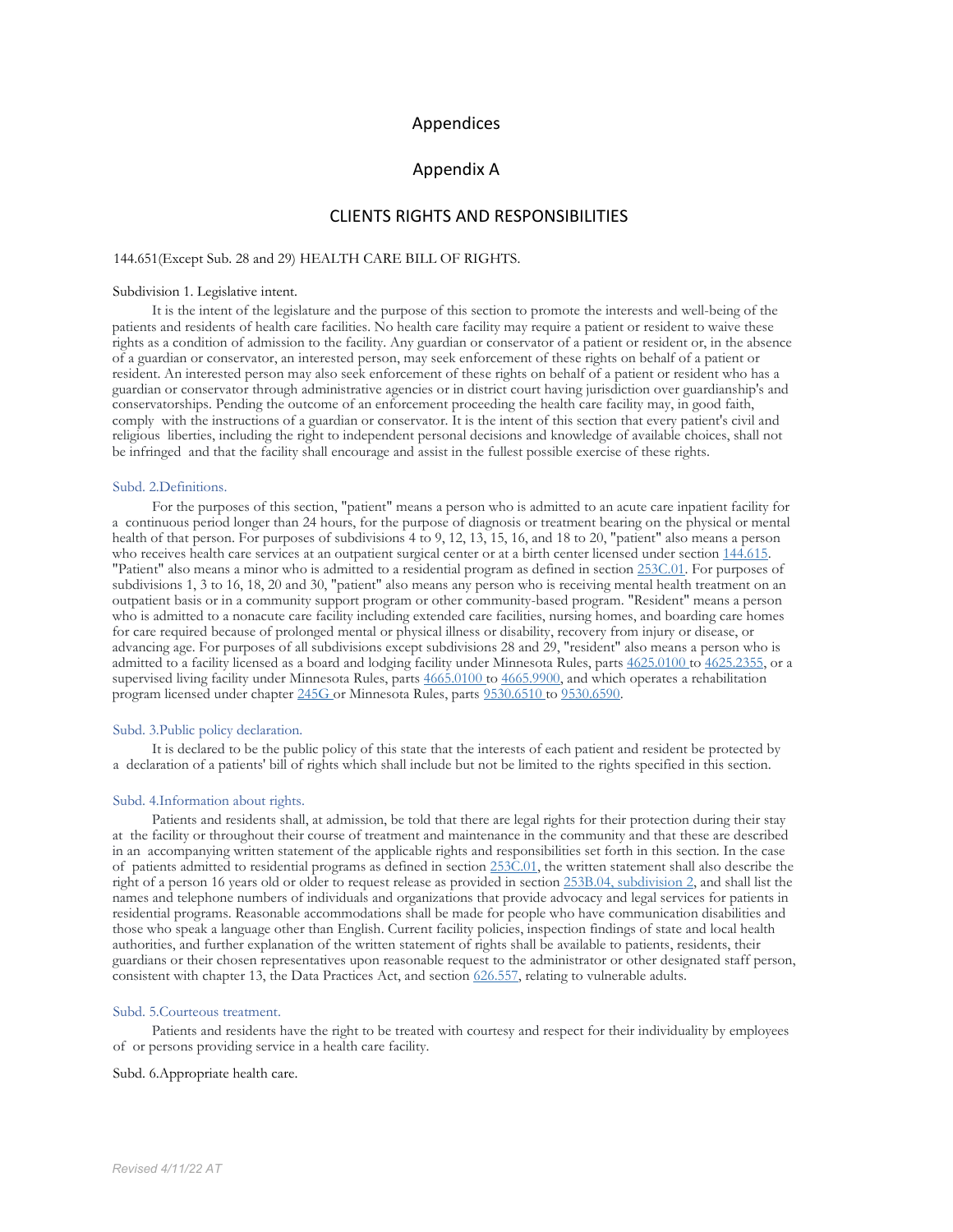### November 30, 2020

Patients and residents shall have the right to appropriate medical and personal care based on individual needs. Appropriate care for residents means care designed to enable residents to achieve their highest level of physical and mental functioning. This right is limited where the service is not reimbursable by public or private resources.

#### Subd. 7.Physician's identity.

Patients and residents shall have or be given, in writing, the name, business address, telephone number, and specialty, if any, of the physician responsible for coordination of their care. In cases where it is medically inadvisable, as documented by the attending physician in a patient's or resident's care record, the information shall be given to the patient's or resident's guardian or other person designated by the patient or resident as a representative.

#### Subd. 8.Relationship with other health services.

Patients and residents who receive services from an outside provider are entitled, upon request, to be told the identity of the provider. Residents shall be informed, in writing, of any health care services which are provided to those residents by individuals, corporations, or organizations other than their facility. Information shall include the name of the outside provider, the address, and a description of the service which may be rendered. In cases where it is medically inadvisable, as documented by the attending physician in a patient's or resident's care record, the information shall be given to the patient's or resident's guardian or other person designated by the patient or resident as a representative.

### Subd. 9.Information about treatment.

Patients and residents shall be given by their physicians complete and current information concerning their diagnosis, treatment, alternatives, risks, and prognosis as required by the physician's legal duty to disclose. This information shall be in terms and language the patients or residents can reasonably be expected to understand. Patients and residents may be accompanied by a family member or other chosen representative, or both. This information shall include the likely medical or major psychological results of the treatment and its alternatives. In cases where it is medically inadvisable, as documented by the attending physician in a patient's or resident's medical record, the information shall be given to the patient's or resident's guardian or other person designated by the patient or resident as a representative. Individuals have the right to refuse this information.

Every patient or resident suffering from any form of breast cancer shall be fully informed, prior to or at the time of admission and during her stay, of all alternative effective methods of treatment of which the treating physician is knowledgeable, including surgical, radiological, or chemotherapeutic treatments or combinations of treatments and the risks associated with each of those methods.

#### Subd. 10.Participation in planning treatment; notification of family members.

(a) Patients and residents shall have the right to participate in the planning of their health care. This right includes the opportunity to discuss treatment and alternatives with individual caregivers, the opportunity to request and participate in formal care conferences, and the right to include a family member or other chosen representative, or both. In the event that the patient or resident cannot be present, a family member or other representative chosen by the patient or resident may be included in such conferences. A chosen representative may include a doula of the patient's choice.

(b) If a patient or resident who enters a facility is unconscious or comatose or is unable to communicate, the facility shall make reasonable efforts as required under paragraph (c) to notify either a family member or a person designated in writing by the patient as the person to contact in an emergency that the patient or resident has been admitted to the facility. The facility shall allow the family member to participate in treatment planning, unless the facility knows or has reason to believe the patient or resident has an effective advance directive to the contrary or knows the patient or resident has specified in writing that they do not want a family member included in treatment planning. After notifying a family member but prior to allowing a family member to participate in treatment planning, the facility must make reasonable efforts, consistent with reasonable medical practice, to determine if the patient or resident has executed an advance directive relative to the patient or resident's health care decisions. For purposes of this paragraph, "reasonable efforts" include:

(1) examining the personal effects of the patient or resident;

(2) examining the medical records of the patient or resident in the possession of the facility; (3) inquiring of any emergency contact or family member contacted under this section whether the patient or resident has executed an advance directive and whether the patient or resident has a physician to whom the patient or resident normally goes for care; and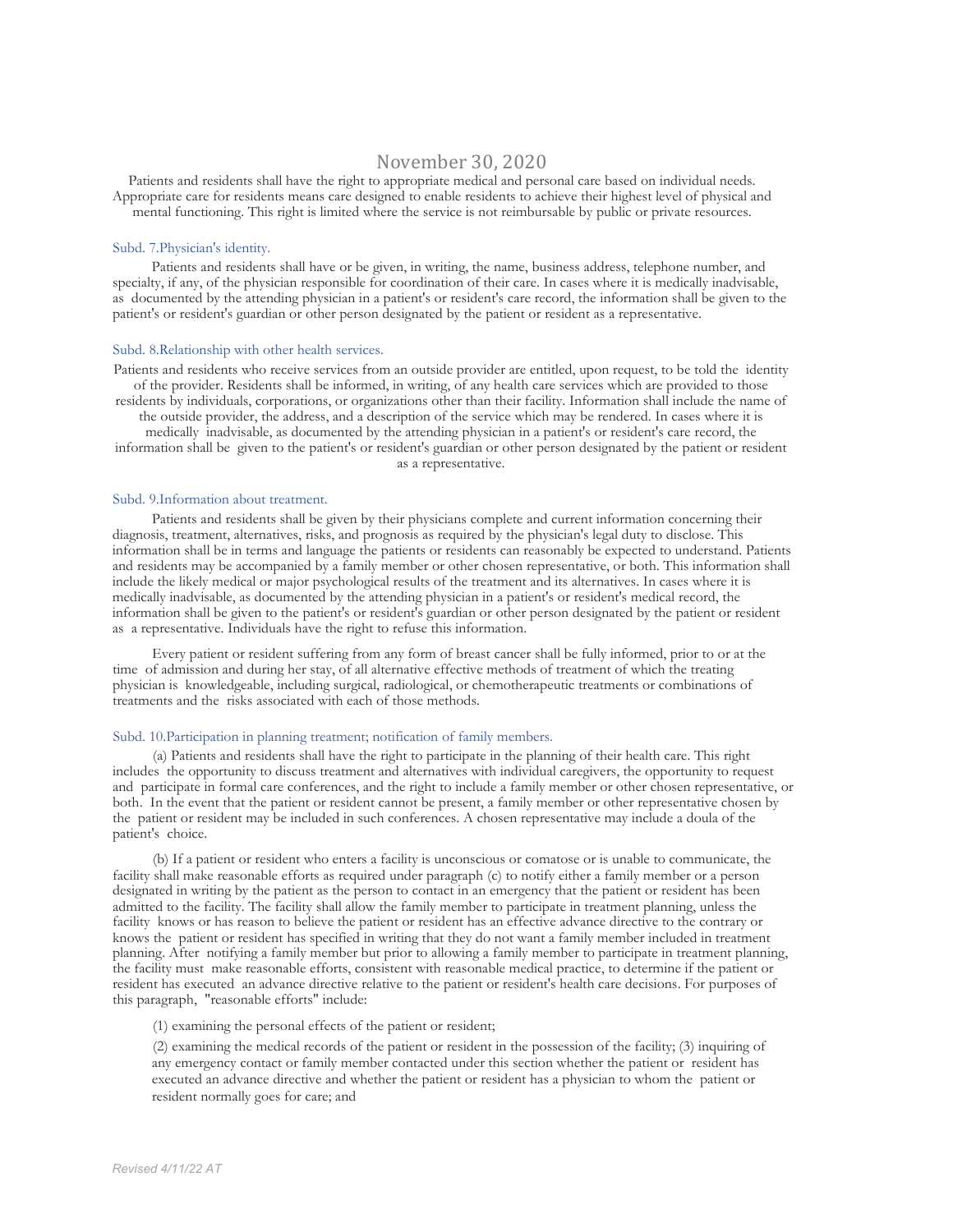### November 30, 2020

(4) inquiring of the physician to whom the patient or resident normally goes for care, if known, whether the patient or resident has executed an advance directive. If a facility notifies a family member or designated emergency contact or allows a family member to participate in treatment planning in accordance with this paragraph, the facility is not liable to the patient or resident for damages on the grounds that the notification of the family member or emergency contact or the participation of the family member was improper or violated the patient's privacy rights.

(c) In making reasonable efforts to notify a family member or designated emergency contact, the facility shall attempt to identify family members or a designated emergency contact by examining the personal effects of the patient or resident and the medical records of the patient or resident in the possession of the facility. If the facility is unable to notify a family member or designated emergency contact within 24 hours after the admission, the facility shall notify the county social service agency or local law enforcement agency that the patient or resident has been admitted and the facility has been unable to notify a family member or designated emergency contact. The county social service agency and local law enforcement agency shall assist the facility in identifying and notifying a family member or designated emergency contact. A county social service agency or local law enforcement agency that assists a facility in implementing this subdivision is not liable to the patient or resident for damages on the grounds that the notification of the family member or emergency contact or the participation of the family member was improper or violated the patient's privacy rights.

#### Subd. 11.Continuity of care.

Patients and residents shall have the right to be cared for with reasonable regularity and continuity of staff assignment as far as facility policy allows.

#### Subd. 12.Right to refuse care.

Competent patients and residents shall have the right to refuse treatment based on the information required in subdivision 9. Residents who refuse treatment, medication, or dietary restrictions shall be informed of the likely medical or major psychological results of the refusal, with documentation in the individual medical record. In cases where a patient or resident is incapable of understanding the circumstances but has not been adjudicated incompetent, or when legal requirements limit the right to refuse treatment, the conditions and circumstances shall be fully documented by the attending physician in the patient's or resident's medical record.

#### Subd. 13.Experimental research.

Written, informed consent must be obtained prior to a patient's or resident's participation in experimental research. Patients and residents have the right to refuse participation. Both consent and refusal shall be documented in the individual care record.

#### Subd. 14.Freedom from maltreatment.

Patients and residents shall be free from maltreatment as defined in the Vulnerable Adults Protection Act. "Maltreatment" means conduct described in section 626.5572, subdivision 15, or the intentional and nontherapeutic infliction of physical pain or injury, or any persistent course of conduct intended to produce mental or emotional distress. Every patient and resident shall also be free from nontherapeutic chemical and physical restraints, except in fully documented emergencies, or as authorized in writing after examination by a patient's or resident's physician for a specified and limited period of time, and only when necessary to protect the resident from self-injury or injury to others.

#### Subd. 15.Treatment privacy.

Patients and residents shall have the right to respectfulness and privacy as it relates to their medical and personal care program. Case discussion, consultation, examination, and treatment are confidential and shall be conducted discreetly. Privacy shall be respected during toileting, bathing, and other activities of personal hygiene, except as needed for patient or resident safety or assistance.

#### Subd. 16.Confidentiality of records.

Patients and residents shall be assured confidential treatment of their personal and medical records, and may approve or refuse their release to any individual outside the facility. Residents shall be notified when personal records are requested by any individual outside the facility and may select someone to accompany them when the records or information are the subject of a personal interview. Copies of records and written information from the records shall be made available in accordance with this subdivision and sections 144.291 to 144.298. This right does not apply to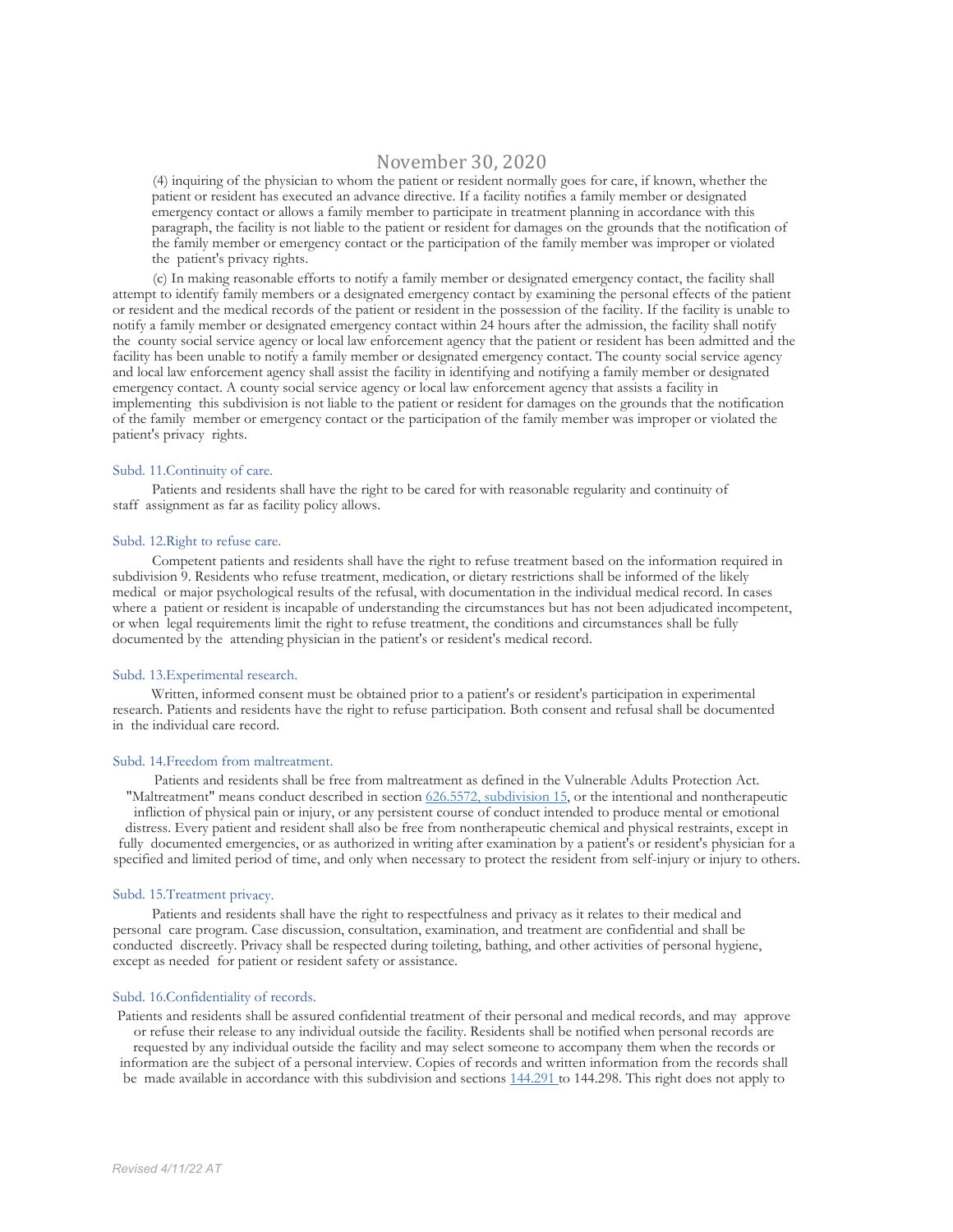complaint investigations and inspections by the Department of Health, where required by third-party payment contracts, or where otherwise provided by law.

#### Subd. 17.Disclosure of services available.

Patients and residents shall be informed, prior to or at the time of admission and during their stay, of services which are included in the facility's basic per diem or daily room rate and that other services are available at additional charges. Facilities shall make every effort to assist patients and residents in obtaining information regarding whether the Medicare or medical assistance program will pay for any or all of the aforementioned services.

#### Subd. 18.Responsive service.

Patients and residents shall have the right to a prompt and reasonable response to their questions and requests.

#### Subd. 19.Personal privacy.

Patients and residents shall have the right to every consideration of their privacy, individuality, and cultural identity as related to their social, religious, and psychological well-being. Facility staff shall respect the privacy of a resident's room by knocking on the door and seeking consent before entering, except in an emergency or where clearly inadvisable.

#### Subd. 20.Grievances.

Patients and residents shall be encouraged and assisted, throughout their stay in a facility or their course of treatment, to understand and exercise their rights as patients, residents, and citizens. Patients and residents may voice grievances and recommend changes in policies and services to facility staff and others of their choice, free from restraint, interference, coercion, discrimination, or reprisal, including threat of discharge. Notice of the grievance procedure of the facility or program, as well as addresses and telephone numbers for the Office of Health Facility Complaints and the area nursing home ombudsman pursuant to the Older Americans Act, section 307(a)(12) shall be posted in a conspicuous place.

Every acute care inpatient facility, every residential program as defined in section 253C.01, every nonacute care facility, and every facility employing more than two people that provides outpatient mental health services shall have a written internal grievance procedure that, at a minimum, sets forth the process to be followed; specifies time limits, including time limits for facility response; provides for the patient or resident to have the assistance of an advocate; requires a written response to written grievances; and provides for a timely decision by an impartial decision maker if the grievance is not otherwise resolved. Compliance by hospitals, residential programs as defined in section 253C.01 which are hospital-based primary treatment programs, and outpatient surgery centers with section 144.691 and compliance by health maintenance organizations with section 62D.11 is deemed to be compliance with the requirement for a written internal grievance procedure.

#### Subd. 21.Communication privacy.

Patients and residents may associate and communicate privately with persons of their choice and enter and, except as provided by the Minnesota Commitment Act, leave the facility as they choose. Patients and residents shall have access, at their expense, to writing instruments, stationery, and postage. Personal mail shall be sent without interference and received unopened unless medically or programmatically contraindicated and documented by the physician or advanced practice registered nurse in the medical record. There shall be access to a telephone where patients and residents can make and receive calls as well as speak privately. Facilities which are unable to provide a private area shall make reasonable arrangements to accommodate the privacy of patients' or residents' calls. Upon admission to a facility where federal law prohibits unauthorized disclosure of patient or resident identifying information to callers and visitors, the patient or resident, or the legal guardian or conservator of the patient or resident, shall be given the opportunity to authorize disclosure of the patient's or resident's presence in the facility to callers and visitors who may seek to communicate with the patient or resident. To the extent possible, the legal guardian or conservator of a patient or resident shall consider the opinions of the patient or resident regarding the disclosure of the patient's or resident's presence in the facility. This right is limited where medically inadvisable, as documented by the attending physician or advanced practice registered nurse in a patient's or resident's care record. Where programmatically limited by a facility abuse prevention plan pursuant to section 626.557, subdivision 14, paragraph (b), this right shall also be

#### limited accordingly.

#### Subd. 22.Personal property.

Patients and residents may retain and use their personal clothing and possessions as space permits, unless to do so would infringe upon rights of other patients or residents, and unless medically or programmatically contraindicated for documented medical, safety, or programmatic reasons. The facility must either maintain a central locked depository or provide individual locked storage areas in which residents may store their valuables for safekeeping. The facility may, but is not required to, provide compensation for or replacement of lost or stolen items.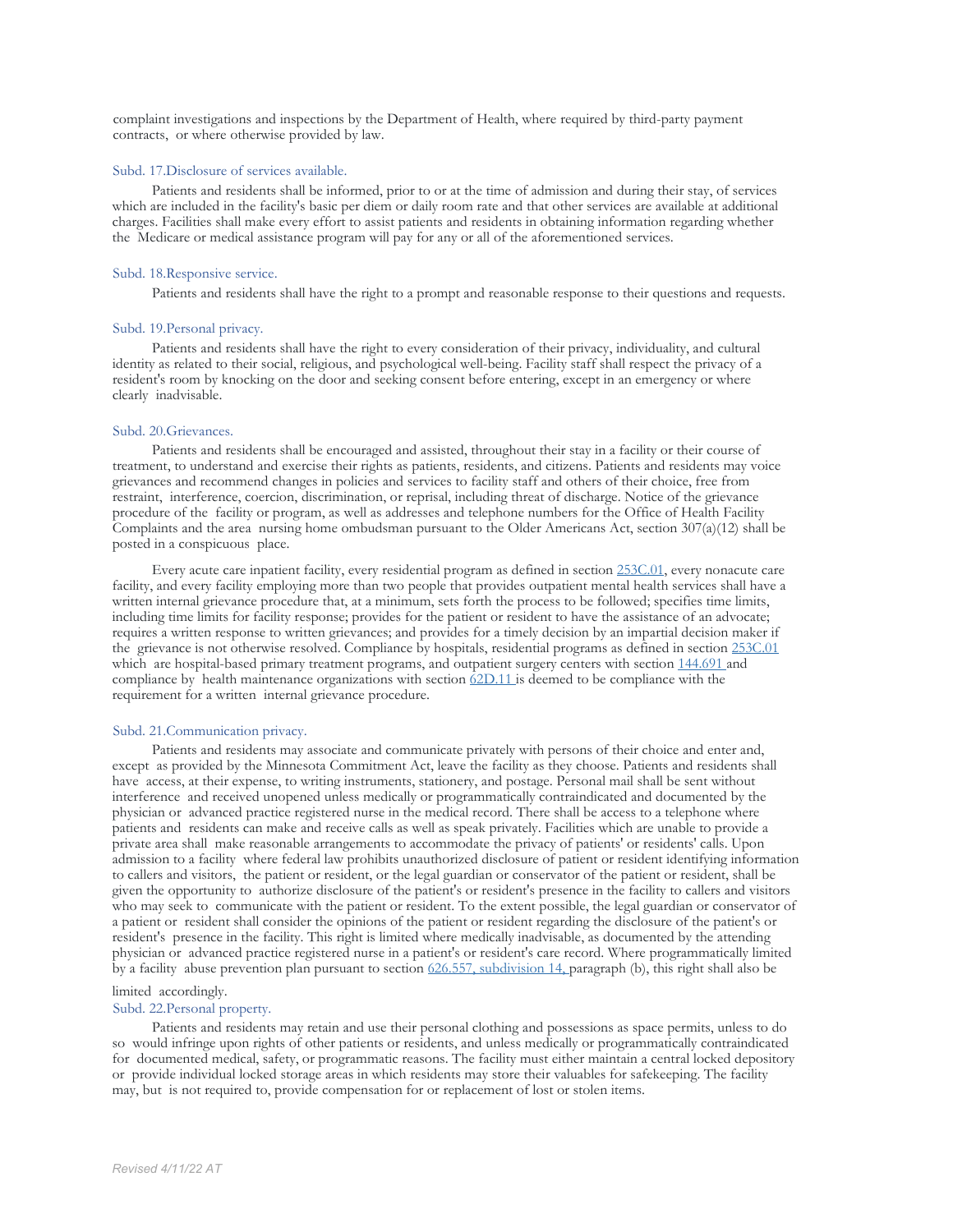#### Subd. 23.Services for the facility.

Patients and residents shall not perform labor or services for the facility unless those activities are included for therapeutic purposes and appropriately goal-related in their individual medical record.

Subd. 24.Choice of supplier.Residents may purchase or rent goods or services not included in the per diem rate from a supplier of their choice unless otherwise provided by law. The supplier shall ensure that these purchases are sufficient to meet the medical or treatment needs of the residents.

#### Subd. 25.Financial affairs.

Competent residents may manage their personal financial affairs, or shall be given at least a quarterly accounting of financial transactions on their behalf if they delegate this responsibility in accordance with the laws of Minnesota to the facility for any period of time.

#### Subd. 26.Right to associate.

(a) Residents may meet with and receive visitors and participate in activities of commercial, religious, political, as defined in section 203B.11 and community groups without interference at their discretion if the activities do not infringe on the right to privacy of other residents or are not programmatically contraindicated. This includes:

(1) the right to join with other individuals within and outside the facility to work for improvements in longterm care;

(2) the right to visitation by an individual the patient has appointed as the patient's health care agent under chapter 145C;

(3) the right to visitation and health care decision making by an individual designated by the patient under paragraph (c).

(b) Upon admission to a facility where federal law prohibits unauthorized disclosure of patient or resident identifying information to callers and visitors, the patient or resident, or the legal guardian or conservator of the patient or

resident, shall be given the opportunity to authorize disclosure of the patient's or resident's presence in the facility to callers and visitors who may seek to communicate with the patient or resident. To the extent possible, the legal

guardian

or conservator of a patient or resident shall consider the opinions of the patient or resident regarding the disclosure of the patient's or resident's presence in the facility.

(c) Upon admission to a facility, the patient or resident, or the legal guardian or conservator of the patient or resident, must be given the opportunity to designate a person who is not related who will have the status of the patient's next of kin with respect to visitation and making a health care decision. A designation must be included in the patient's health record. With respect to making a health care decision, a health care directive or appointment of a health care agent under chapter 145C prevails over a designation made under this paragraph. The unrelated person may also be identified as such by the patient or by the patient's family.

#### Subd. 27.Advisory councils.

Residents and their families shall have the right to organize, maintain, and participate in resident advisory and family councils. Each facility shall provide assistance and space for meetings. Council meetings shall be afforded privacy, with staff or visitors attending only upon the council's invitation. A staff person shall be designated the responsibility of providing this assistance and responding to written requests which result from council meetings. Resident and family councils shall be encouraged to make recommendations regarding facility policies.

#### Subd. 30.Protection and advocacy services.

Patients and residents shall have the right of reasonable access at reasonable times to any available rights protection services and advocacy services so that the patient may receive assistance in understanding, exercising,

and

protecting the rights described in this section and in other law. This right shall include the opportunity for private communication between the patient and a representative of the rights protection service or advocacy service.

#### Subd. 31.Isolation and restraints.

A minor patient who has been admitted to a residential program as defined in section 253C.01 has the right to be free from physical restraint and isolation except in emergency situations involving a likelihood that the patient will physically harm the patient's self or others. These procedures may not be used for disciplinary purposes, to enforce program rules, or for the convenience of staff. Isolation or restraint may be used only upon the prior authorization of a physician, psychiatrist, or licensed psychologist, only when less restrictive measures are ineffective or not feasible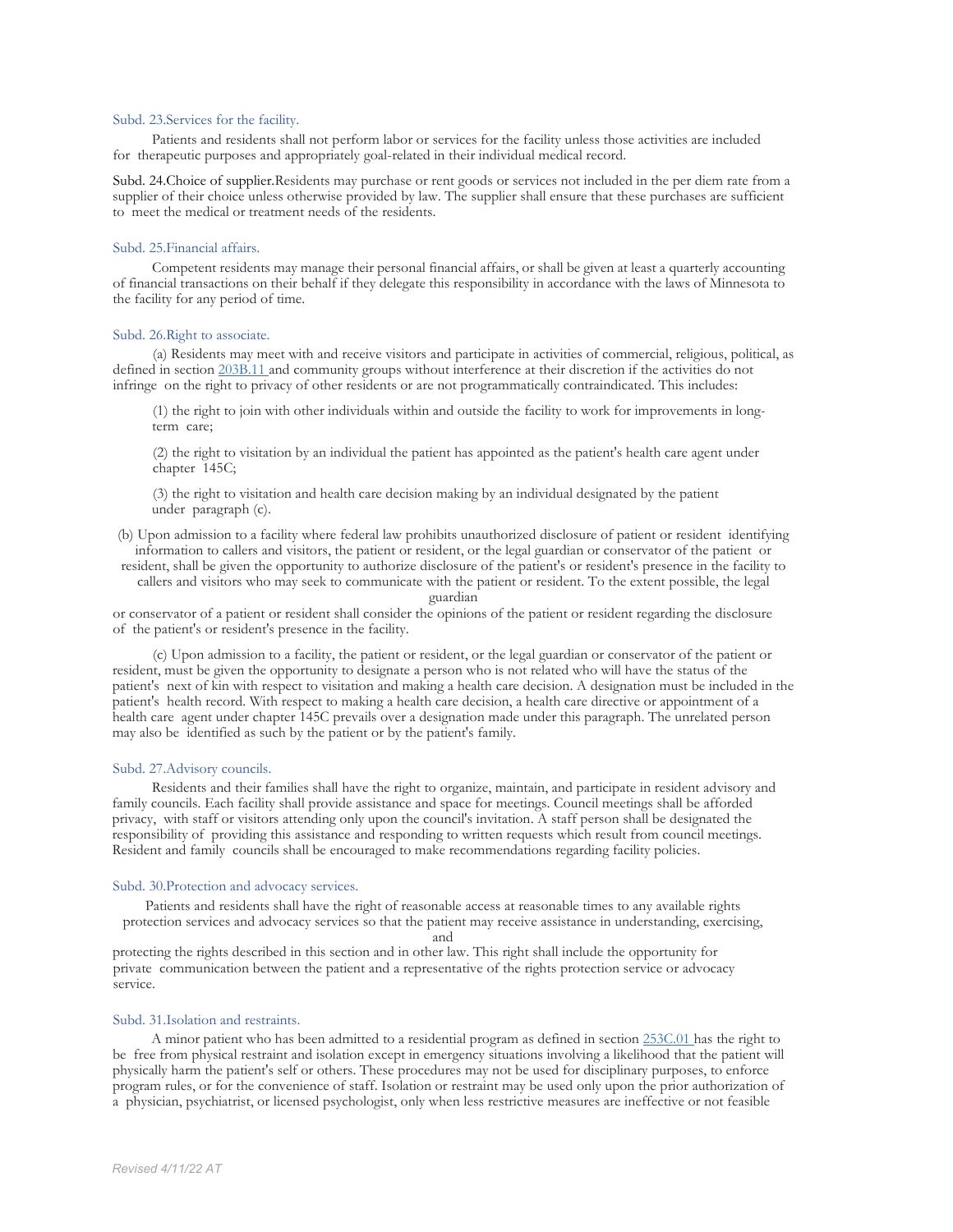and only for the shortest time necessary.

#### Subd. 32.Treatment plan.

A minor patient who has been admitted to a residential program as defined in section 253C.01 has the right to a written treatment plan that describes in behavioral terms the case problems, the precise goals of the plan, and the procedures that will be utilized to minimize the length of time that the minor requires inpatient treatment. The plan shall also state goals for release to a less restrictive facility and follow-up treatment measures and services, if appropriate. To the degree possible, the minor patient and the minor patient's parents or guardian shall be involved in the development of the treatment and discharge plan.

#### Subd. 33.Restraints.

(a) Competent nursing home residents, family members of residents who are not competent, and legally appointed conservators, guardians, and health care agents as defined under section 145C.01, have the right to request and consent to the use of a physical restraint in order to treat the medical symptoms of the resident.

(b) Upon receiving a request for a physical restraint, a nursing home shall inform the resident, family member, or legal representative of alternatives to and the risks involved with physical restraint use. The nursing home shall provide a physical restraint to a resident only upon receipt of a signed consent form authorizing restraint use and a written order from the attending physician that contains statements and determinations regarding medical symptoms and specifies the circumstances under which restraints are to be used.

- (c) A nursing home providing a restraint under paragraph
- (b) must:

(1) document that the procedures outlined in that paragraph have been followed;

(2) monitor the use of the restraint by the resident; and

(3) periodically, in consultation with the resident, the family, and the attending physician, reevaluate the resident's need for the restraint.

(d) A nursing home shall not be subject to fines, civil money penalties, or other state or federal survey enforcement remedies solely as the result of allowing the use of a physical restraint as authorized in this subdivision. Nothing in this subdivision shall preclude the commissioner from taking action to protect the health and safety of a resident if:

(1) the use of the restraint has jeopardized the health and safety of the resident; and

(2) the nursing home failed to take reasonable measures to protect the health and safety of the

resident. (e) For purposes of this subdivision, "medical symptoms" include:

(1) a concern for the physical safety of the resident; and

(2) physical or psychological needs expressed by a resident. A resident's fear of falling may be the basis of a medical symptom.

A written order from the attending physician that contains statements and determinations regarding medical symptoms is sufficient evidence of the medical necessity of the physical restraint.

(f) When determining nursing facility compliance with state and federal standards for the use of physical restraints, the commissioner of health is bound by the statements and determinations contained in the attending physician's order

regarding medical symptoms. For purposes of this order, "medical symptoms" include the request by a competent resident, family member of a resident who is not competent, or legally appointed conservator, guardian, or health care agent as defined under section 145C.01, that the facility provide a physical restraint in order to enhance the physical safety of the resident.

#### **148F.165 CLIENT WELFARE.**

#### Subdivision 1.Explanation of procedures.

A client has the right to have, and a counselor has the responsibility to provide, a nontechnical explanation of the nature and purpose of the counseling procedures to be used and the results of tests administered to the client. The counselor shall establish procedures to be followed if the explanation is to be provided by another individual under the direction of the counselor.

Subd. 2.Client bill of rights.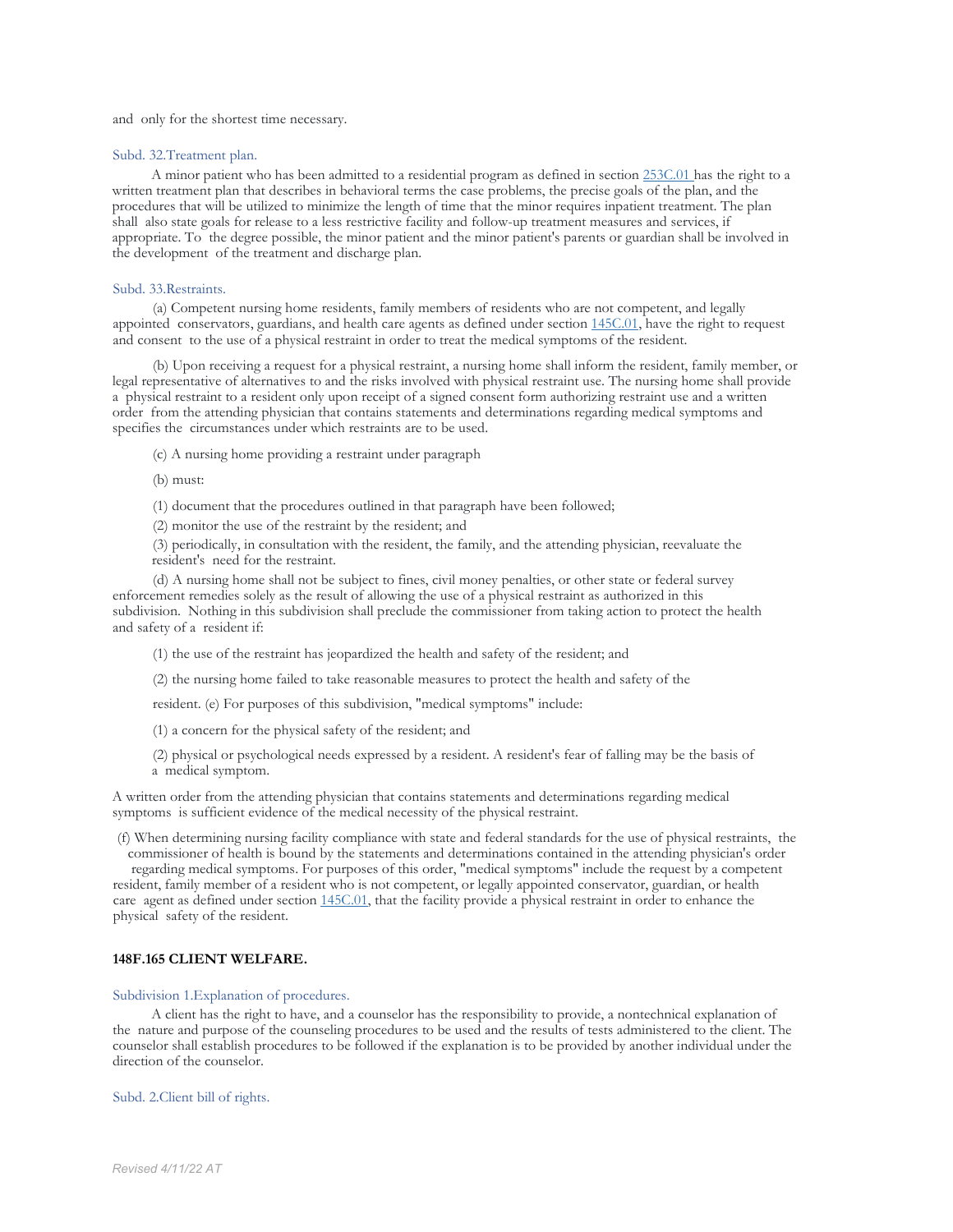The client bill of rights required by section  $144.652$  shall be prominently displayed on the premises of the professional practice or provided as a handout to each client. The document must state that consumers of alcohol and drug counseling services have the right to:

(1) expect that the provider meets the minimum qualifications of training and experience required by state law;

(2) examine public records maintained by the Board of Behavioral Health and Therapy that contain the credentials of the provider;

- (3) report complaints to the Board of Behavioral Health and Therapy;
- (4) be informed of the cost of professional services before receiving the services;
- (5) privacy as defined and limited by law and rule;

(6) be free from being the object of unlawful discrimination while receiving counseling services;

(7) have access to their records as provided in sections 144.92 and 148F.135, subdivision 1, except as otherwise provided by law;

(8) be free from exploitation for the benefit or advantage of the provider;

(9) terminate services at any time, except as otherwise provided by law or court order;

(10) know the intended recipients of assessment results;

(11) withdraw consent to release assessment results, unless the right is prohibited by law or court order or was waived by prior written agreement;

(12) a nontechnical description of assessment procedures; and

(13) a nontechnical explanation and interpretation of assessment results, unless this right is prohibited by law or court order or was waived by prior written agreement.

#### Subd. 3.Stereotyping.

The provider shall treat the client as an individual and not impose on the client any stereotypes of behavior, values, or roles related to human diversity.

#### Subd. 4.Misuse of client relationship.

The provider shall not misuse the relationship with a client due to a relationship with another individual or entity.

#### Subd. 5.Exploitation of client.

The provider shall not exploit the professional relationship with a client for the provider's emotional, financial, sexual, or personal advantage or benefit. This prohibition extends to former clients who are vulnerable or dependent

#### Subd. 6.Sexual behavior with client.

A provider shall not engage in any sexual behavior with a client including:

(1) sexual contact, as defined in section  $604.20$ , subdivision 7; or

(2) any physical, verbal, written, interactive, or electronic communication, conduct, or act that may be reasonably interpreted to be sexually seductive, demeaning, or harassing to the client.

#### Subd. 7.Sexual behavior with a former client.

A provider shall not engage in any sexual behavior as described in subdivision 6 within the two-year period following the date of the last counseling service to a former client. This prohibition applies whether or not the provider has formally terminated the professional relationship. This prohibition extends indefinitely for a former client who is vulnerable or dependent on the provider.

#### Subd. 8.Preferences and options for treatment.

A provider shall disclose to the client the provider's preferences for choice of treatment or outcome and shall present other options for the consideration or choice of the client.

#### Subd. 9.Referrals.

A provider shall make a prompt and appropriate referral of the client to another professional when requested to make a referral by the client.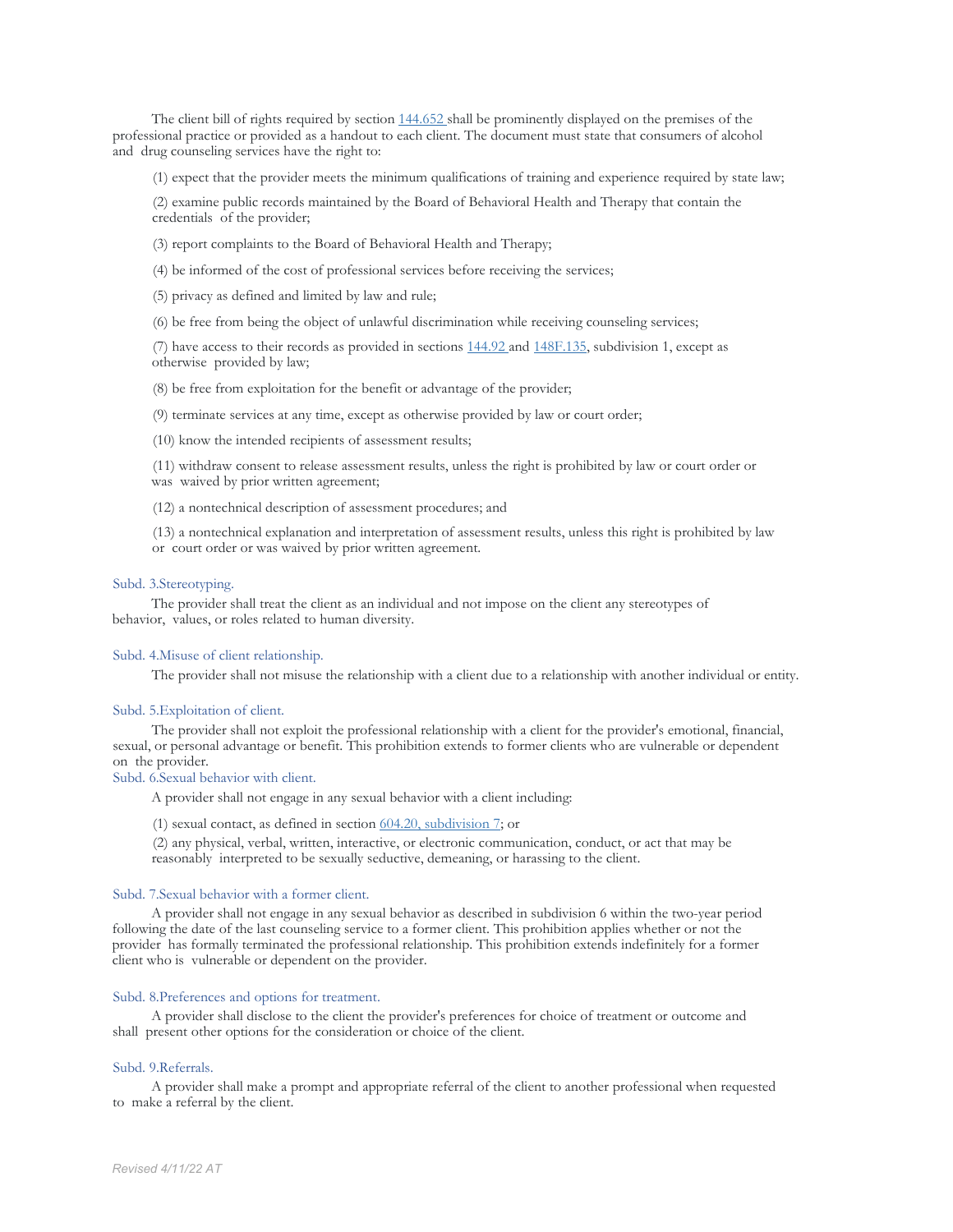#### **253B.03 RIGHTS OF PATIENTS.**

#### Subdivision 1.Restraints.

(a) A patient has the right to be free from restraints. Restraints shall not be applied to a patient in a treatment facility unless the head of the treatment facility, a member of the medical staff, or a licensed peace officer who has custody of the patient determines that they are necessary for the safety of the patient or others.

(b) Restraints shall not be applied to patients with developmental disabilities except as permitted under section 245.825 and rules of the commissioner of human services. Consent must be obtained from the person or person's guardian

except for emergency procedures as permitted under rules of the commissioner adopted under section 245.825.

(c) Each use of a restraint and reason for it shall be made part of the clinical record of the patient under the signature of the head of the treatment facility.

#### Subd. 1a.

MS 2012 [Renumbered 253D.18]

#### Subd. 2.Correspondence.

A patient has the right to correspond freely without censorship. The head of the treatment facility may restrict correspondence if the patient's medical welfare requires this restriction. For patients in regional treatment centers, that determination may be reviewed by the commissioner. Any limitation imposed on the exercise of a patient's correspondence rights and the reason for it shall be made a part of the clinical record of the patient. Any communication which is not delivered to a patient shall be immediately returned to the sender.

#### Subd. 3.Visitors and phone calls.

Subject to the general rules of the treatment facility, a patient has the right to receive visitors and make phone calls. The head of the treatment facility may restrict visits and phone calls on determining that the medical welfare of the patient requires it. Any limitation imposed on the exercise of the patient's visitation and phone call rights and the reason for it shall be made a part of the clinical record of the patient.

#### Subd. 4.Special visitation; religion.

A patient has the right to meet with or call a personal physician, spiritual advisor, and counsel at all reasonable times. The patient has the right to continue the practice of religion. Subd. 4a.Disclosure of patient's admission.

Upon admission to a facility where federal law prohibits unauthorized disclosure of patient or resident identifying information to callers and visitors, the patient or resident, or the legal guardian of the patient or resident, shall be given the opportunity to authorize disclosure of the patient's or resident's presence in the facility to callers and visitors who may seek to communicate with the patient or resident. To the extent possible, the legal guardian of a patient or resident shall consider the opinions of the patient or resident regarding the disclosure of the patient's or resident's presence in the facility.

#### Subd. 5.Periodic assessment.

A patient has the right to periodic medical assessment, including assessment of the medical necessity of continuing care and, if the treatment facility declines to provide continuing care, the right to receive specific written reasons why continuing care is declined at the time of the assessment. The treatment facility shall assess the physical and mental condition of every patient as frequently as necessary, but not less often than annually. If the patient refuses to be examined, the facility shall document in the patient's chart its attempts to examine the patient. If a person is committed as developmentally disabled for an indeterminate period of time, the three-year judicial review must include the annual reviews for each year as outlined in Minnesota Rules, part 9525.0075, subpart 6.

#### Subd. 6.Consent for medical procedure.

A patient has the right to prior consent to any medical or surgical treatment, other than treatment for chemical dependency or nonintrusive treatment for mental illness.

The following procedures shall be used to obtain consent for any treatment necessary to preserve the life or health of any committed patient:

(a) The written, informed consent of a competent adult patient for the treatment is sufficient.

(b) If the patient is subject to guardianship which includes the provision of medical care, the written, informed consent of the guardian for the treatment is sufficient.

(c) If the head of the treatment facility determines that the patient is not competent to consent to the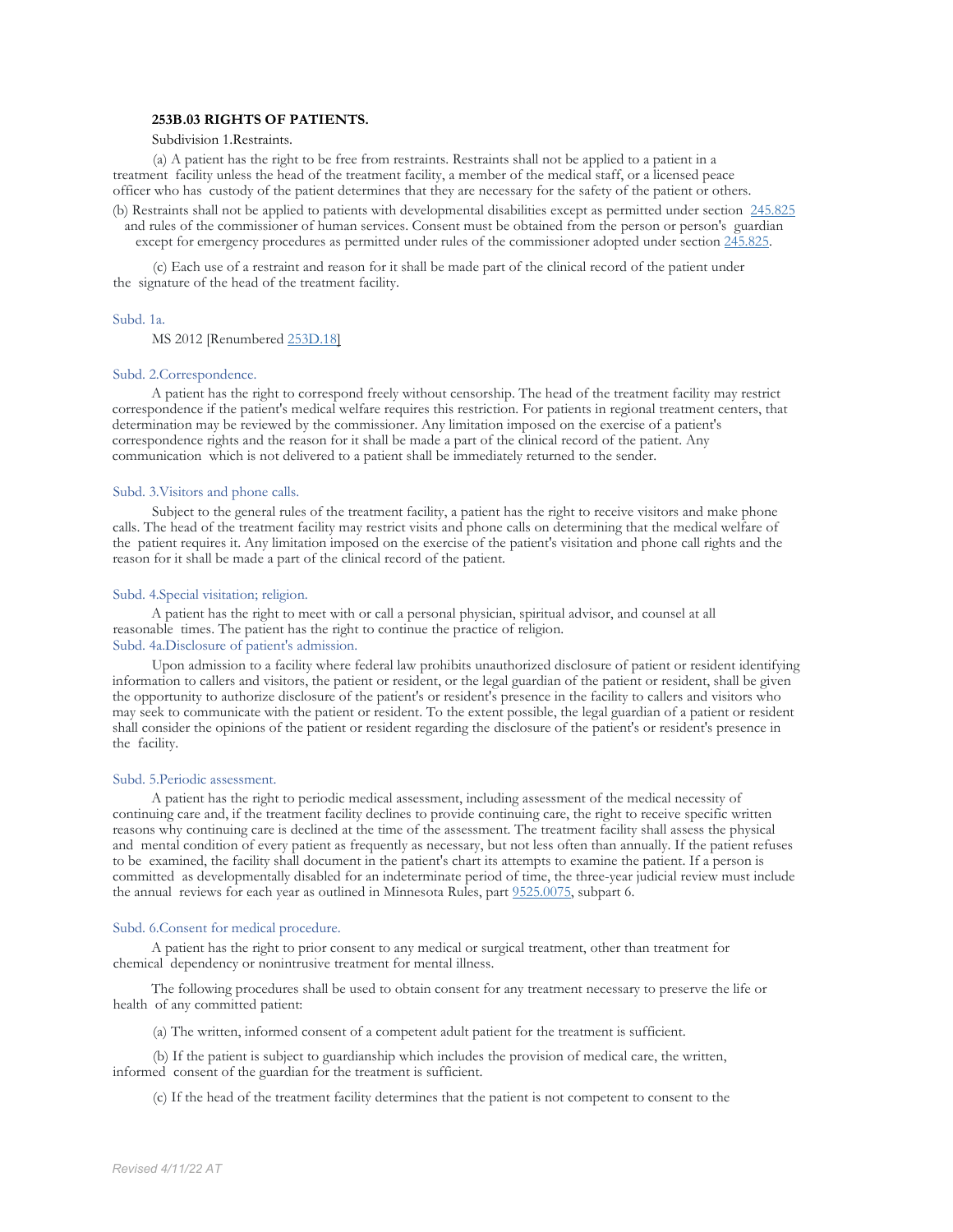treatment and the patient has not been adjudicated incompetent, written, informed consent for the surgery or medical treatment shall be obtained from the nearest proper relative. For this purpose, the following persons are proper relatives, in the order listed: the patient's spouse, parent, adult child, or adult sibling. If the nearest proper relatives cannot be located, refuse to consent to the procedure, or are unable to consent, the head of the treatment facility or an interested person may petition the committing court for approval for the treatment or may petition a court of competent jurisdiction for the appointment of a guardian. The determination that the patient is not competent, and the reasons for the determination, shall be documented in the patient's clinical record.

(d) Consent to treatment of any minor patient shall be secured in accordance with sections 144.341 to 144.346. A minor 16 years of age or older may consent to hospitalization, routine diagnostic evaluation, and emergency or short term acute care.

(e) In the case of an emergency when the persons ordinarily qualified to give consent cannot be located, the head of the treatment facility may give consent.

No person who consents to treatment pursuant to the provisions of this subdivision shall be civilly or criminally liable for the performance or the manner of performing the treatment. No person shall be liable for performing treatment without consent if written, informed consent was given pursuant to this subdivision. This provision shall not affect any other liability which may result from the manner in which the treatment is performed.

#### Subd. 6a.

MS 1990 [Renumbered subd 6c]

#### Subd. 6a.Consent for treatment for developmental disability.

A patient with a developmental disability, or the patient's guardian, has the right to give or withhold consent before:

- (1) the implementation of any aversive or deprivation procedure except for emergency procedures permitted
- in rules of the commissioner adopted under section 245.825; or

(2) the administration of psychotropic medication.

#### Subd. 6b.Consent for mental health treatment.

A competent person admitted voluntarily to a treatment facility may be subjected to intrusive mental health treatment only with the person's written informed consent. For purposes of this section, "intrusive mental health treatment" means electroshock therapy and neuroleptic medication and does not include treatment for a developmental disability. An incompetent person who has prepared a directive under subdivision 6d regarding treatment with intrusive therapies must be treated in accordance with this section, except in cases of emergencies.

#### Subd. 6c.

#### [Repealed, 1997 c 217 art 1 s 118]

#### Subd. 6d. Adult mental health treatment.

(a) A competent adult may make a declaration of preferences or instructions regarding intrusive mental health treatment. These preferences or instructions may include, but are not limited to, consent to or refusal of these treatments.

(b) A declaration may designate a proxy to make decisions about intrusive mental health treatment. A proxy designated to make decisions about intrusive mental health treatments and who agrees to serve as proxy may make decisions on behalf of a declarant consistent with any desires the declarant expresses in the declaration.

(c) A declaration is effective only if it is signed by the declarant and two witnesses. The witnesses must include a statement that they believe the declarant understands the nature and significance of the declaration. A declaration becomes operative when it is delivered to the declarant's physician or other mental health treatment provider. The physician or provider must comply with it to the fullest extent possible, consistent with reasonable medical practice, the availability of treatments requested, and applicable law. The physician or provider shall continue to obtain the declarant's informed consent to all intrusive mental health treatment decisions if the declarant is capable of informed consent. A treatment provider may not require a person to make a declaration under this subdivision as a condition of receiving services.

(d) The physician or other provider shall make the declaration a part of the declarant's medical record. If the physician or other provider is unwilling at any time to comply with the declaration, the physician or provider must promptly notify the declarant and document the notification in the declarant's medical record. If the declarant has been committed as a patient under this chapter, the physician or provider may subject a declarant to intrusive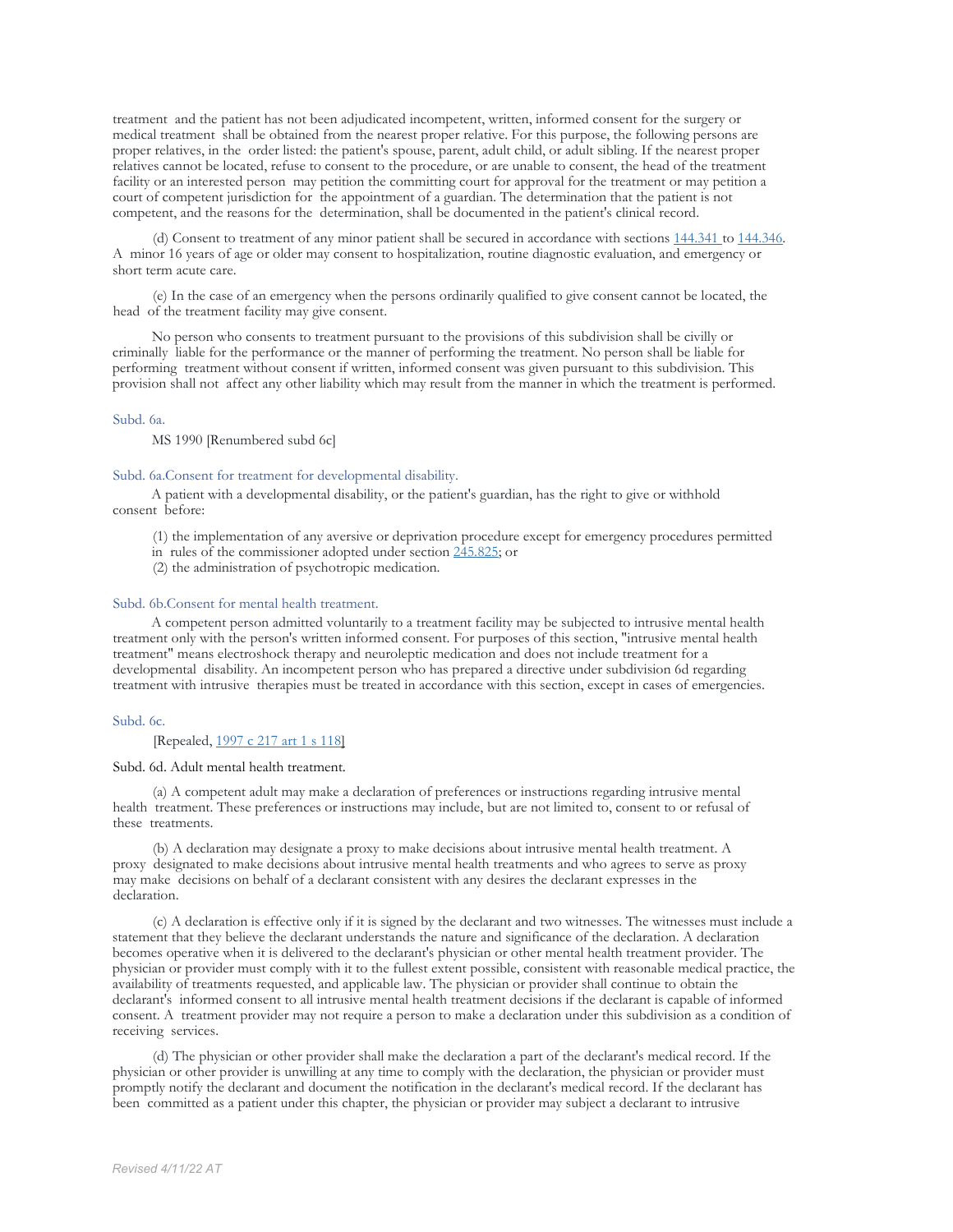treatment in a manner contrary to the declarant's expressed wishes, only upon order of the committing court. If the declarant is not a committed patient under this chapter, the physician or provider may subject the declarant to intrusive treatment in a manner contrary to the declarant's expressed wishes, only if the declarant is committed as mentally ill or mentally ill and dangerous to the public and a court order authorizing the treatment has been issued.

(e) A declaration under this subdivision may be revoked in whole or in part at any time and in any manner by the declarant if the declarant is competent at the time of revocation. A revocation is effective when a competent declarant communicates the revocation to the attending physician or other provider. The attending physician or other provider shall note the revocation as part of the declarant's medical record.

(f) A provider who administers intrusive mental health treatment according to and in good faith reliance upon the validity of a declaration under this subdivision is held harmless from any liability resulting from a subsequent finding of invalidity.

(g) In addition to making a declaration under this subdivision, a competent adult may delegate parental powers under section 524.5-211 or may nominate a guardian under sections 524.5-101 to 524.5-502.

#### Subd. 7.Program plan.

A person receiving services under this chapter has the right to receive proper care and treatment, best adapted, according to contemporary professional standards, to rendering further supervision unnecessary. The treatment facility shall devise a written program plan for each person which describes in behavioral terms the case problems, the precise goals, including the expected period of time for treatment, and the specific measures to be employed. Each plan shall be reviewed at least quarterly to determine progress toward the goals, and to modify the program plan as necessary. The program plan shall be devised and reviewed with the designated agency and with the patient. The clinical record shall reflect the program plan review. If the designated agency or the patient does not participate in the planning and

review,

the clinical record shall include reasons for nonparticipation and the plans for future involvement. The commissioner shall monitor the program plan and review process for regional centers to insure compliance with the provisions of this subdivision.

#### Subd. 8.Medical records.

A patient has the right to access to personal medical records. Notwithstanding the provisions of section 144.292, every person subject to a proceeding or receiving services pursuant to this chapter and the patient's attorney shall have complete access to all medical records relevant to the person's commitment. A provider may require an attorney to provide evidence of representation of the patient or an authorization signed by the patient.

#### Subd. 9.

[Repealed, 1997 c 217 art 1 s 118]

#### Subd. 10.Notification.

All persons admitted or committed to a treatment facility shall be notified in writing of their rights regarding hospitalization and other treatment at the time of admission. This notification must include:

(1) patient rights specified in this section and section 144.651, including nursing home discharge

rights; (2) the right to obtain treatment and services voluntarily under this chapter;

(3) the right to voluntary admission and release under section 253B.04;

(4) rights in case of an emergency admission under section 253B.05, including the right to documentation in support of an emergency hold and the right to a summary hearing before a judge if the patient believes

an emergency hold is improper;

(5) the right to request expedited review under section 62M.05 if additional days of inpatient stay are denied;

(6) the right to continuing benefits pending appeal and to an expedited administrative hearing under section 256.045 if the patient is a recipient of medical assistance or MinnesotaCare; and

(7) the right to an external appeal process under section  $620.73$ , including the right to a second opinion.

Subd. 11.Proxy. A legally authorized health care proxy, agent, or guardian may exercise the patient's rights on the patient's behalf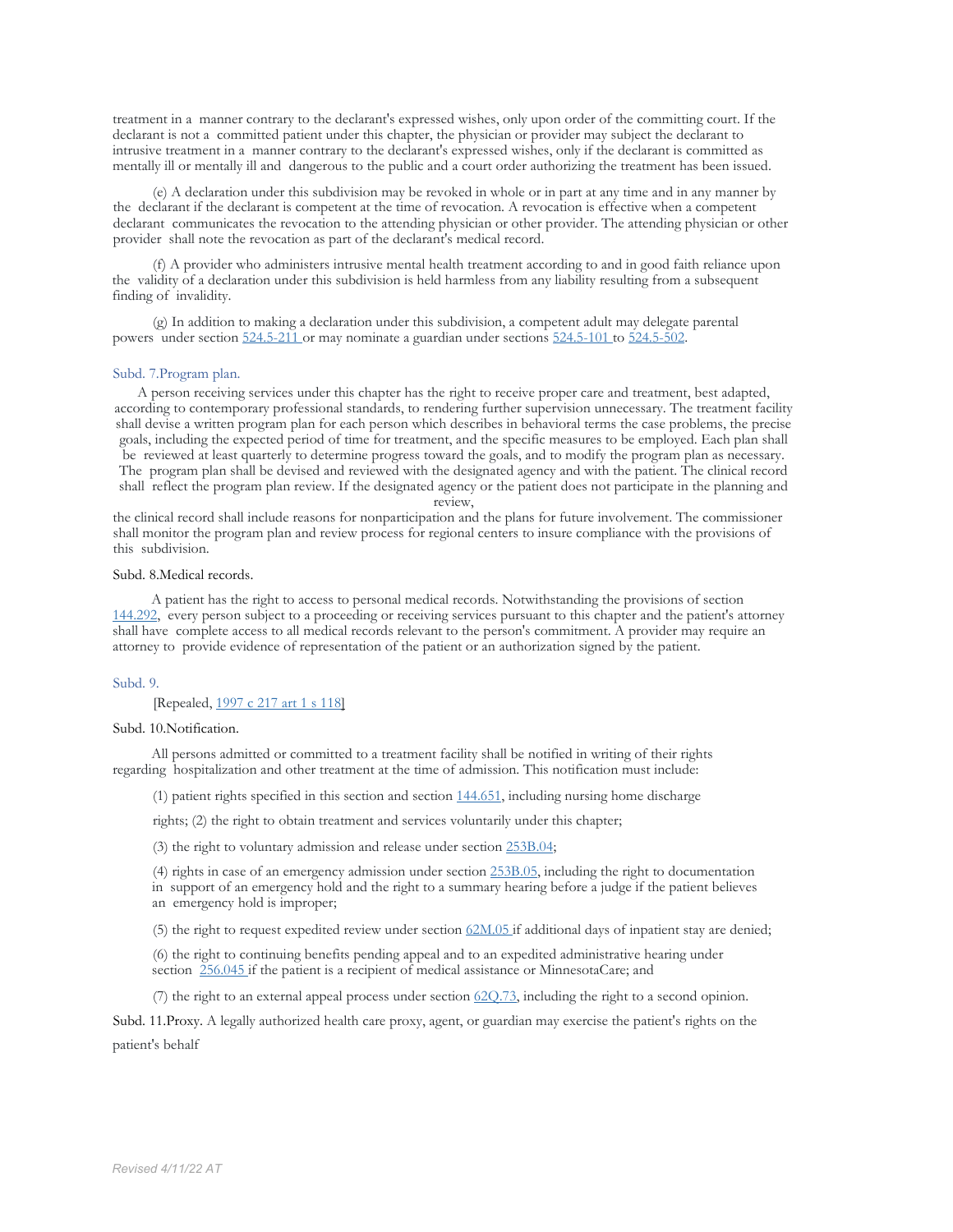# Appendix B

# Recovering Hope Client Grievance Form

Complete the top portion of this form and give to Treatment Director or appointed designee.

| Client Name:                                                                                                                                                                          | Date: |
|---------------------------------------------------------------------------------------------------------------------------------------------------------------------------------------|-------|
| Describe the Complaint:                                                                                                                                                               |       |
|                                                                                                                                                                                       |       |
|                                                                                                                                                                                       |       |
|                                                                                                                                                                                       |       |
|                                                                                                                                                                                       |       |
|                                                                                                                                                                                       |       |
| <b>Client Signature:</b>                                                                                                                                                              | Date: |
| The Executive Director will respond your grievance within three business days after a staff<br>member receives the grievance. You are permitted to bring the grievance to the highest |       |

**level of authority in the program if not resolved by other staff members.**

**\*\*\* Client Stop Here\*\*\***

| Designee Interventions: |       |
|-------------------------|-------|
|                         |       |
|                         |       |
|                         |       |
|                         |       |
|                         |       |
| Follow-Up:              |       |
|                         |       |
|                         |       |
|                         |       |
|                         |       |
|                         |       |
| Designee Signature:     | Date: |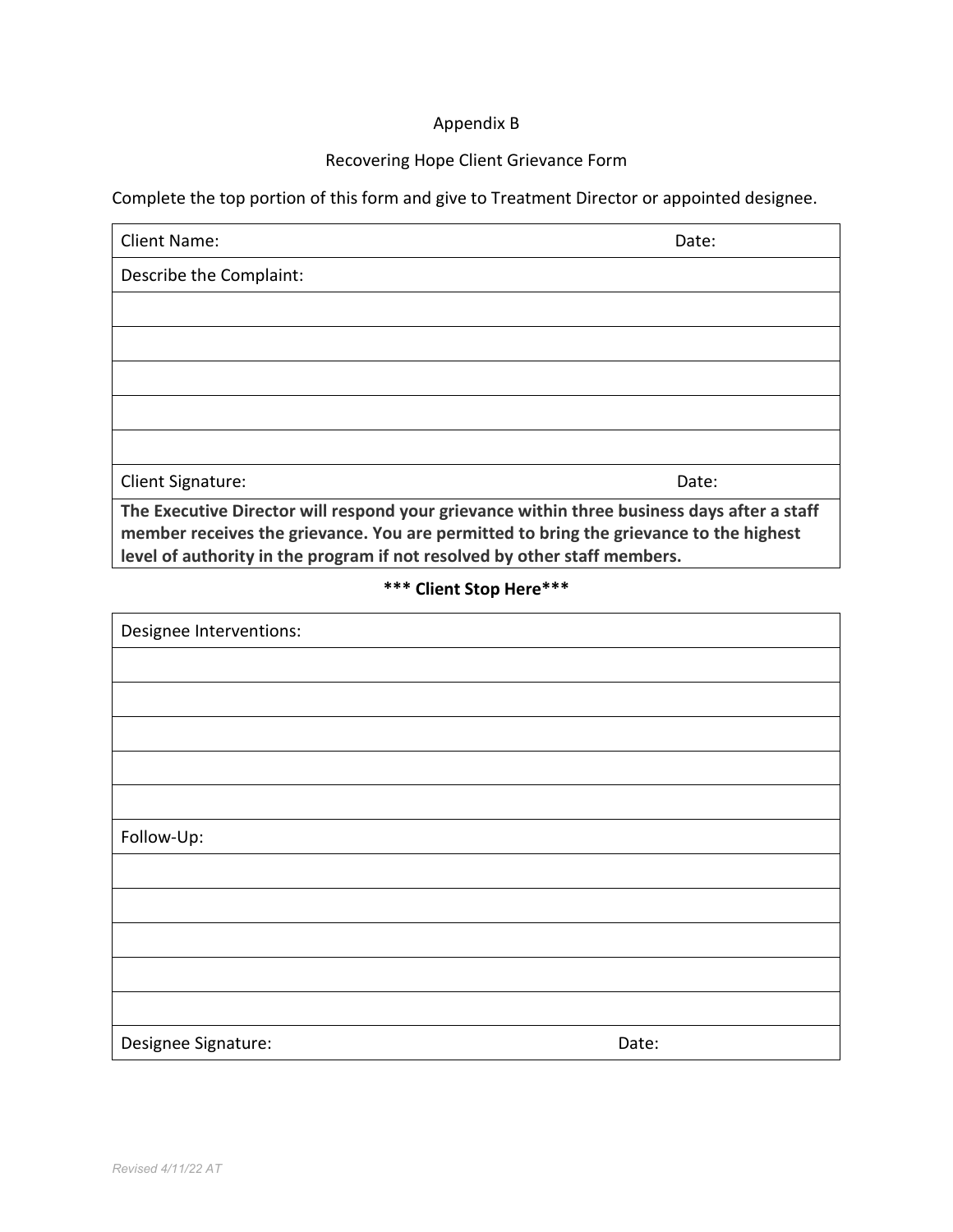| <b>Additional Comments:</b> |  |  |
|-----------------------------|--|--|
|                             |  |  |
|                             |  |  |
|                             |  |  |
|                             |  |  |
|                             |  |  |
|                             |  |  |

This shall also be given to clients on admission. Staff shall be included to assist on the development and process of grievance.

Office of Health Facility Complaints P.O. Box 64970 St. Paul, MN 55164-0970 Phone: (651) 201-4200

Minnesota Board of Behavioral Health and Therapy 335 Randolph Avenue, Suite 290 St. Paul, MN 55102 Tel: (651) 201-2756

The Office of Ombudsman for Mental Health and Developmental Disabilities 121 7th Place East Suite 420, Metro Square Building Saint Paul, MN 55101- 2117 Phone: 651-757-1800 or 1-800-657-3506 Fax: 651-797-1950

Minnesota Department of Human Services (DHS) Licensing Division 444 Lafayette Rd N St. Paul, MN, 55155 Phone: (651) 431-6500

Minnesota Board of Medical Practice 335 Randolph Avenue, Suite 140 St. Paul, MN 55102 Phone: 612- 617-2130 Fax: 612-617-2166

Minnesota Board of Nursing 1210 Northland Drive, Suite 120 Mendota Heights, MN 55120 Phone: 612-317-3000 Fax: 651-688-1841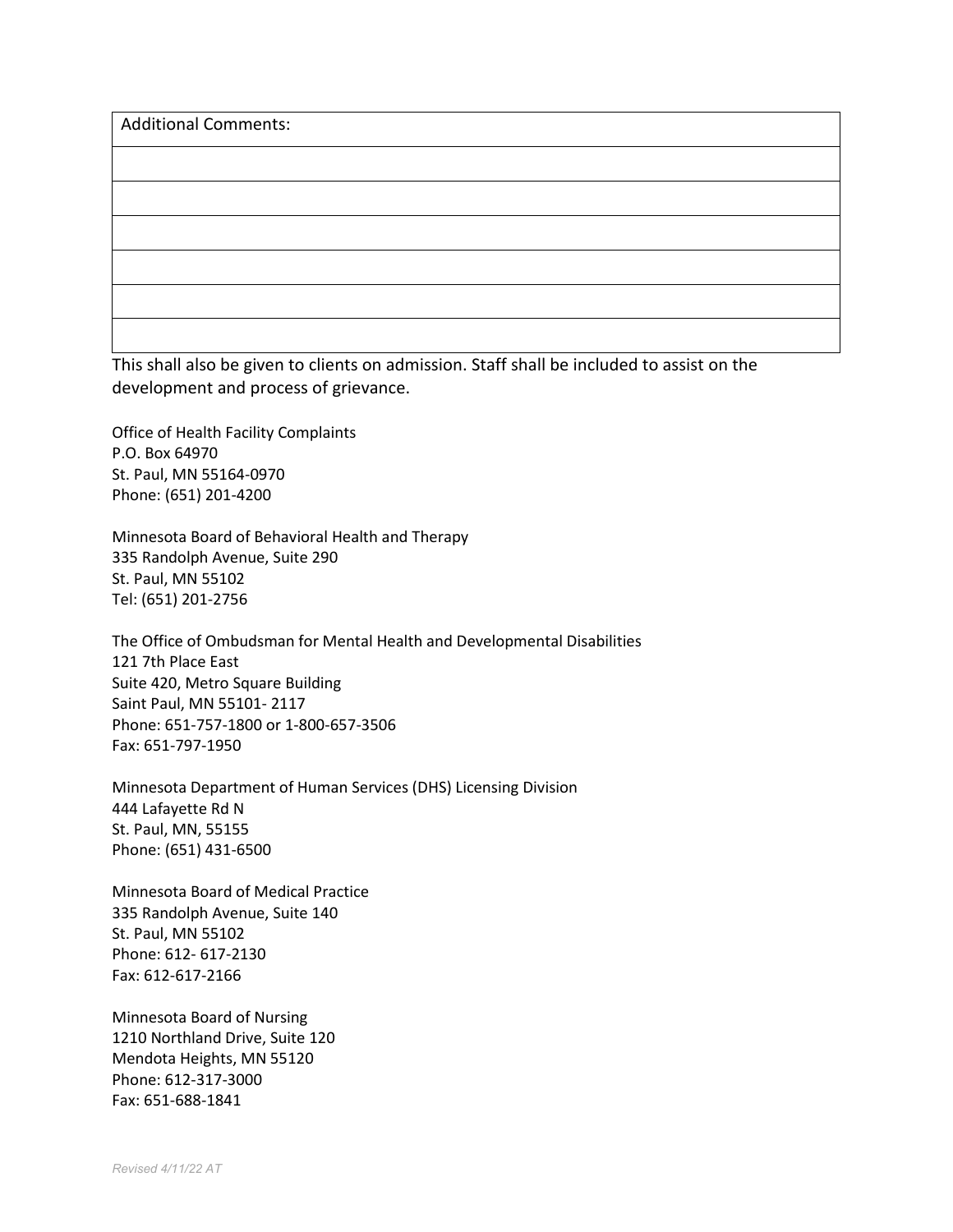# Appendix C

# Telehealth Group Norms

- 1. Join Zoom 5 minutes prior to group so group can start on time. If you are more than 10 minutes late, you will need to wait until the break to join group.
- 2. Provide the group facilitator with your location through the chat feature of Zoom at the start of group. If your location changes, please inform the facilitator.
- 3. To participate in group, you must have a private space without others present. We ask that your space be quiet with limited distractions and background noise.
- 4. Your camera must be on and you must be visible at all times with the exception of breaks.
- 5. Please be fully clothed.
- 6. Speak respectfully to one another and about others.
- 7. Avoid interrupting others and cross-talk.
- 8. Be mindful of nonverbal communication and body language.
- 9. Use "I" statements when providing feedback and share how you can relate.
- 10. Avoid giving others advice.
- 11. Cell phones must be on silent and put away. If you are expecting an urgent call, please let the group facilitator know at the start of group.
- 12. It is the expectation that group is the focus of your attention. You cannot work, shop, drive, text, check emails, watch tv/movies, etc. during group time.
- 13. Do not smoke, eat, or engage in distracting behaviors during group.
- 14. If you leave the group at any point after it has started, you may have to wait until the break to re-join.
- 15. **Confidentiality:** Do not discuss identifying information about peers or what peers have shared outside of group. Essentially, *what is said in group stays in group.*